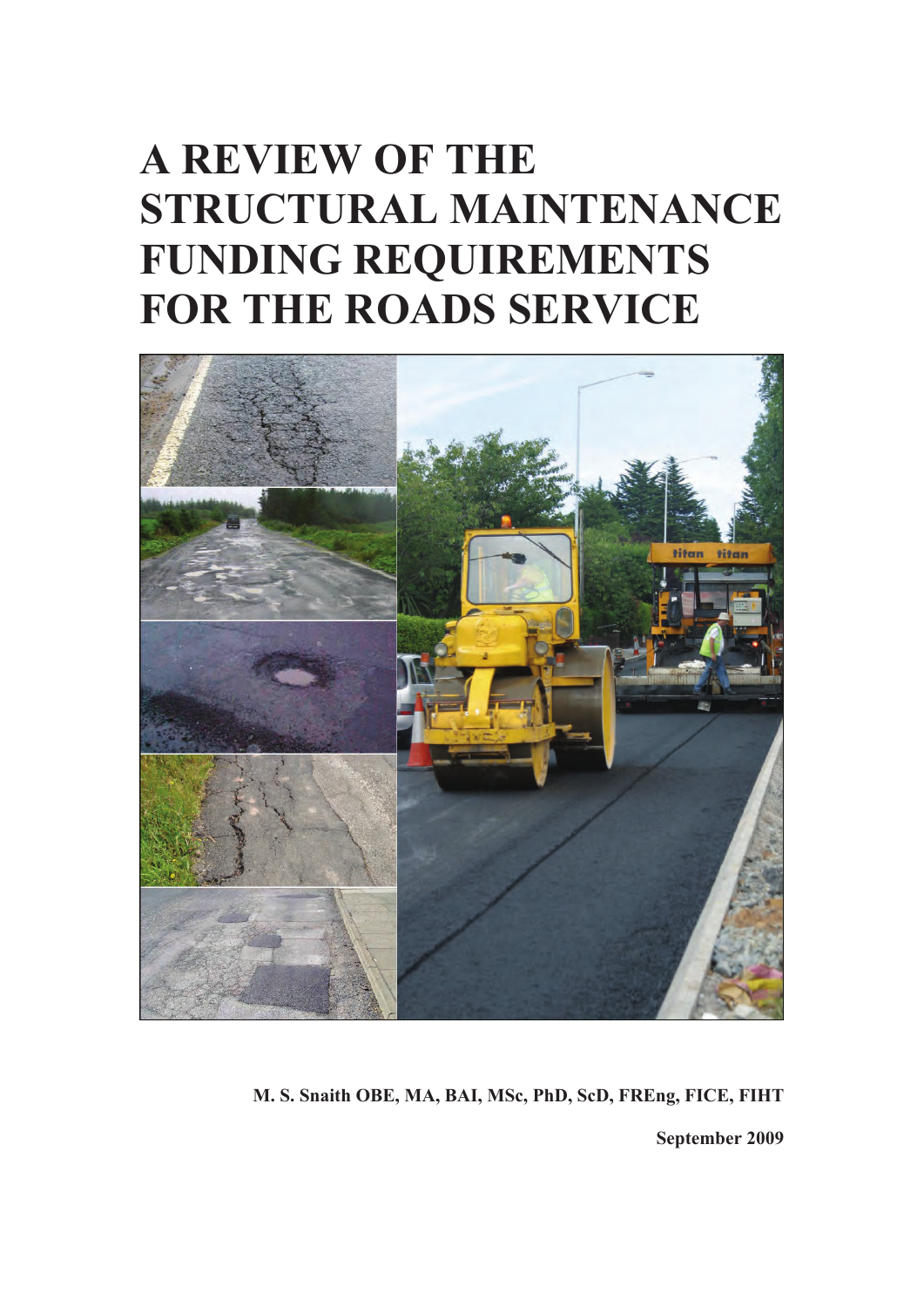# **A REVIEW OF THE STRUCTURAL MAINTENANCE FUNDING REQUIREMENTS FOR THE ROADS SERVICE**

**By** 

M. S. Snaith OBE, MA, BAI, MSc, PhD, ScD, FREng, FICE, FIHT.

September 2009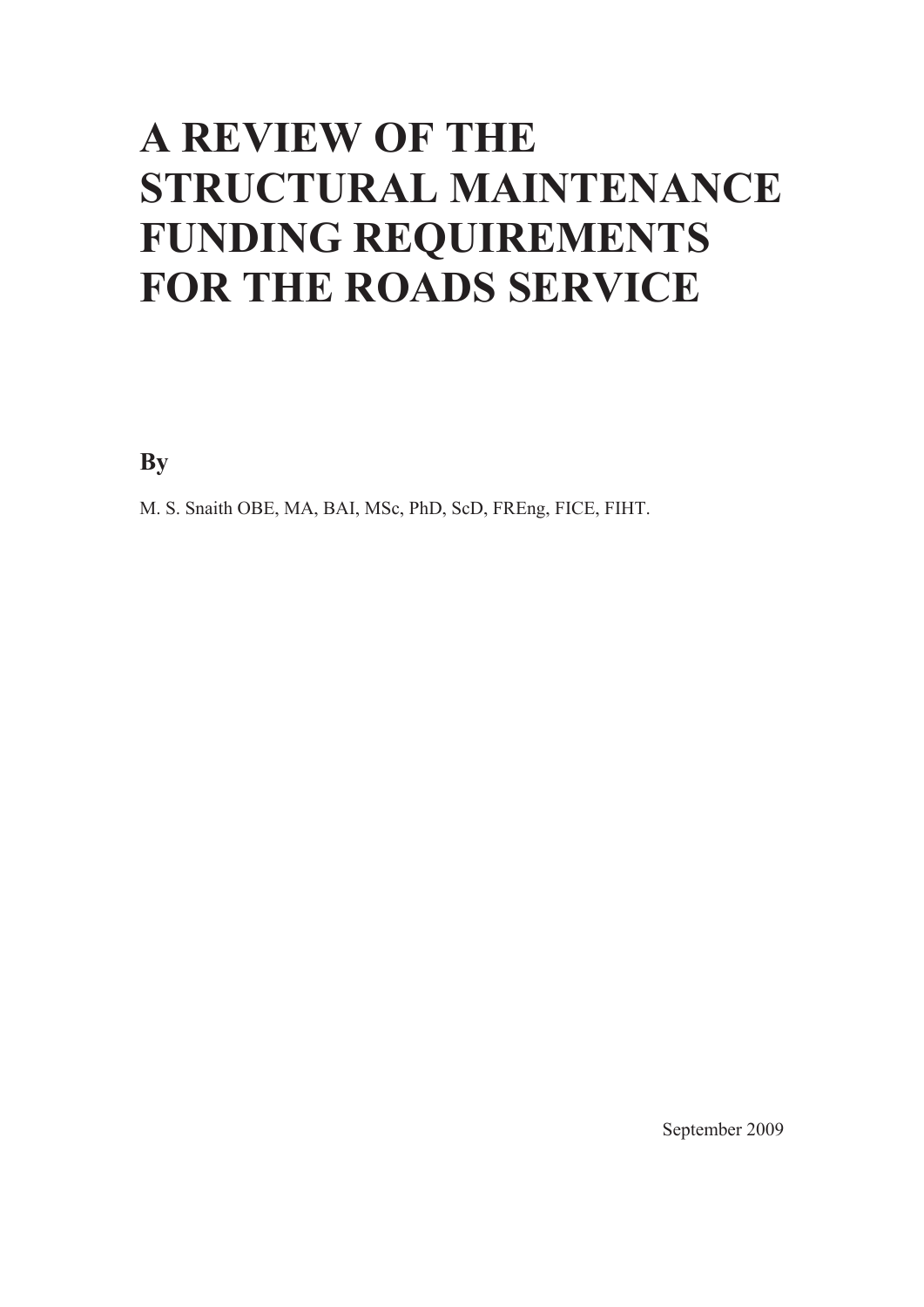## **List of Figures**

## **List of Tables**

## **Executive Summary**

| Chapter 1         | Introduction                                                             |    |
|-------------------|--------------------------------------------------------------------------|----|
| Chapter 2         | The current road condition                                               | 3  |
| Chapter 3         | How condition and expenditure are<br>inextricably linked                 | 10 |
| Chapter 4         | What has been done to date, <i>or living with a</i><br>suboptimal budget | 13 |
| Chapter 5         | What should be done in the future?                                       | 16 |
| Acknowledgements  |                                                                          | 19 |
| <b>References</b> |                                                                          | 20 |
| <b>Annex 1</b>    | Terms of Reference                                                       | 22 |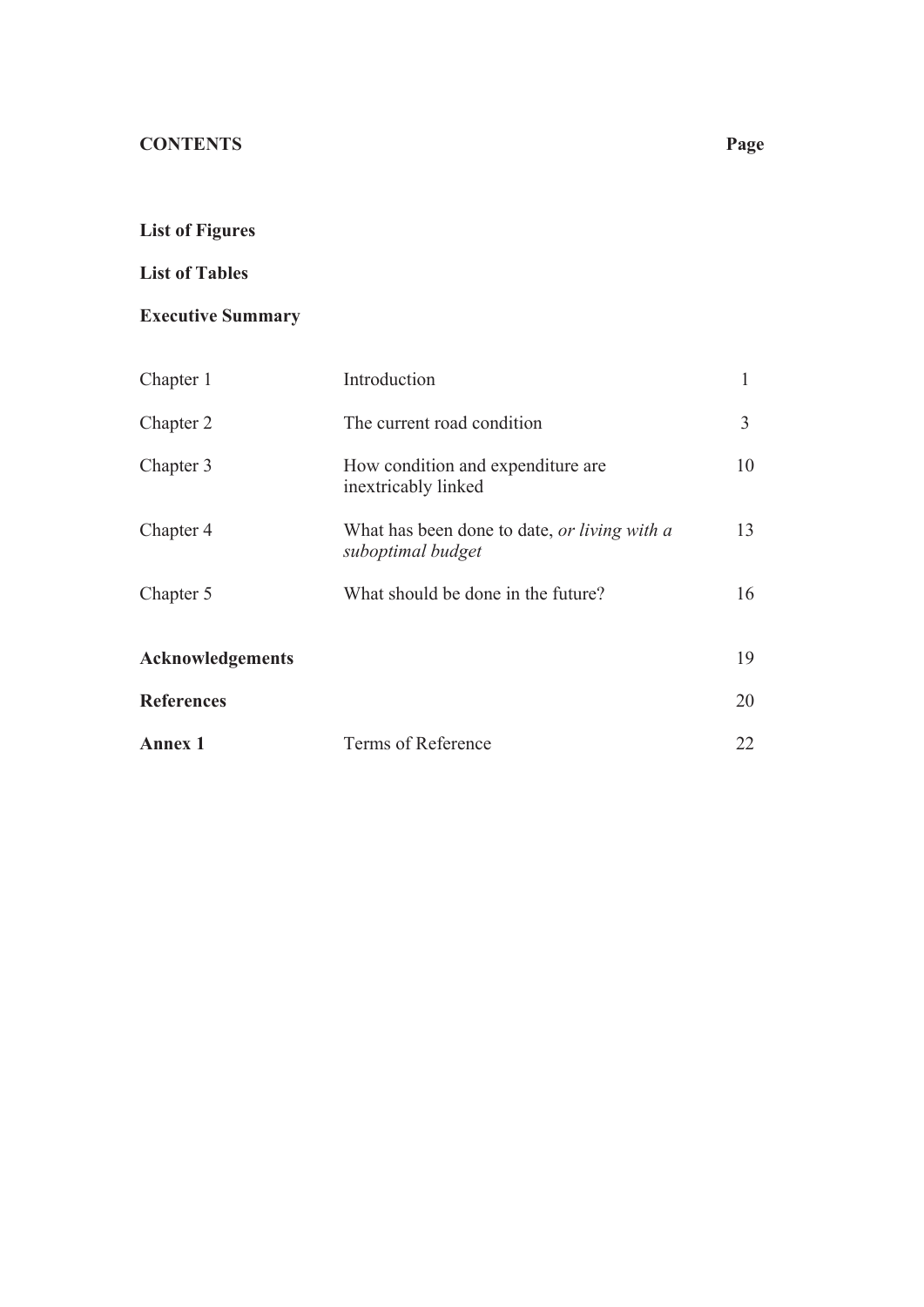| <b>Figures</b> | <b>Title</b>                                                                     | Page no        |
|----------------|----------------------------------------------------------------------------------|----------------|
| Figure 2.1     | Percentage of TRN (excluding motorways) greater than 5-<br>years residual life   | 3              |
| Figure 2.2     | Percentage of non trunk A Class greater than 5-years<br>residual life            | $\overline{4}$ |
| Figure 2.3     | Skidding resistance, percentage length at or below<br>investigatory level.       | 5              |
| Figure 2.4     | Condition of Classified, B and C roads                                           | 6              |
| Figure 2.5     | Condition of Unclassified roads                                                  | 6              |
| Figure 2.6     | Expenditure by method of maintenance                                             | $\tau$         |
| Figure 2.7     | Public Liability Claims received by the Roads Service                            | 8              |
| Figure 2.8     | Structural Maintenance Backlog 2003 - 2008                                       | 9              |
| Figure 3.1     | Deterministic representation of serviceability decline                           | 10             |
| Figure 3.2     | Probabilistic representation of network condition.                               | 11             |
| Figure 3.3     | Typical example from another part of United Kingdom on<br>Spend versus Condition | 12             |
|                |                                                                                  |                |

## **Tables**

| Table 1.1 | Northern Ireland public road lengths by Road type       |    |
|-----------|---------------------------------------------------------|----|
| Table 5.1 | Roads Service Structural Maintenance Funding Plan       | 17 |
| Table 5.2 | Broad comparisons of Structural Maintenance Expenditure | 18 |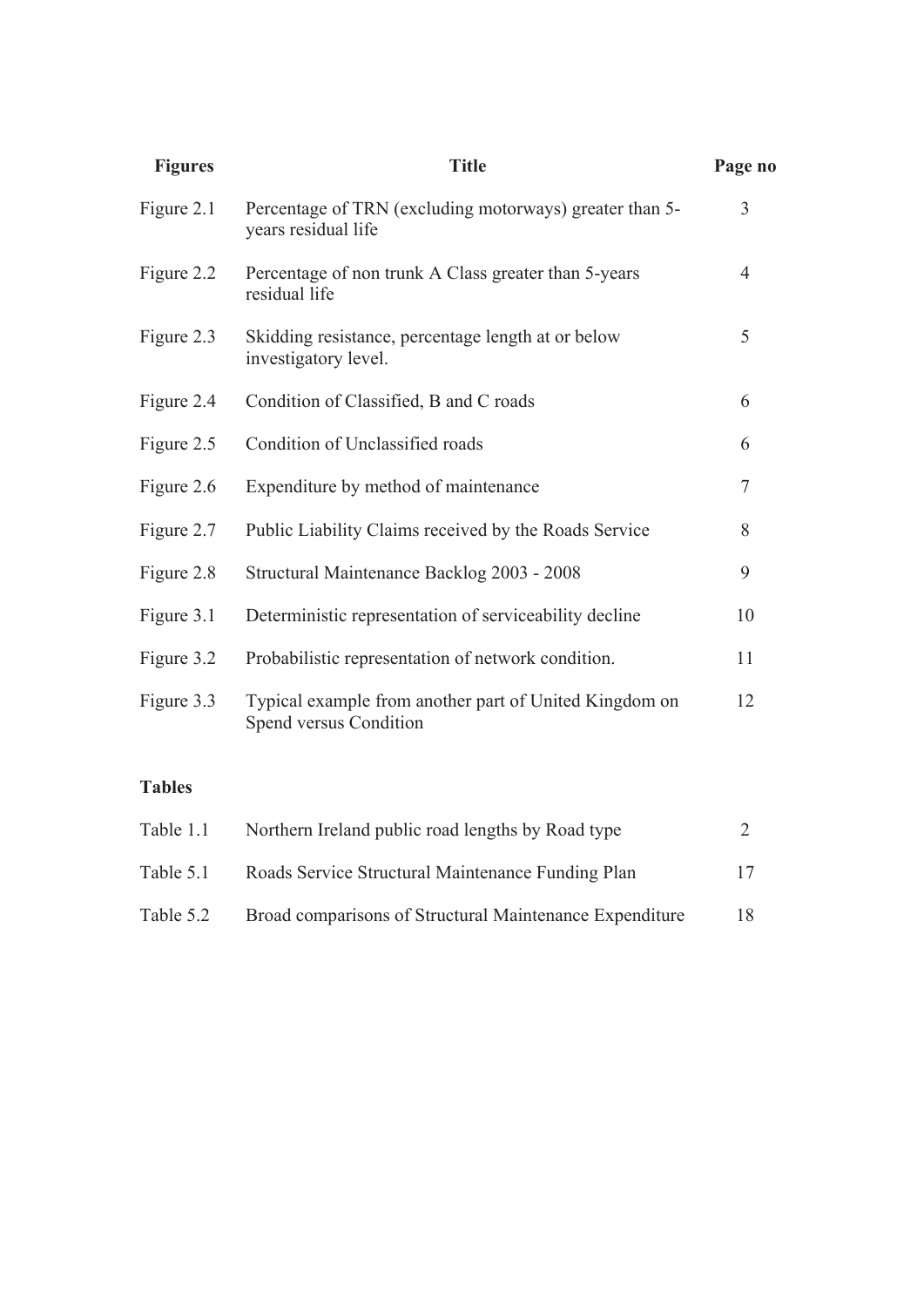## **EXECUTIVE SUMMARY**

1. It is widely accepted that the condition of Northern Ireland's roads and footways is of vital importance to the economic and social well-being of the country. For a number of years there has been concern, both within and outside the Roads Service, that the quality of service provided by the public road network has suffered due to insufficient funding. A number of major reports have addressed these issues including one by the Northern Ireland Audit Office. In addition in the 2008/09 Annual Report and Accounts the Chief Executive of Roads Service commented:-

> "I am concerned that the level of funding made available to Roads Service for structural maintenance is insufficient to maintain the road network in a satisfactory condition on an on going basis."

- 2. Against this background I was asked by the Roads Service to review the current situation regarding the condition of the road network in Northern Ireland. To that end I have looked at road condition and the likely effect of past expenditure on that condition. In addition I have probed the efficiency of the Roads Service as they have dealt with the conflicting demands of a satisfactory level of network serviceability and a declining budget, and finally derived what I believe to be a realistic annual budget for overall Structural Maintenance using techniques which are now well established and indeed Northern Ireland Audit Office approved.
- 3. The basic road condition parameters, ranging from those which give an indication of *structural* condition, such as "residual life" of the road structure, to others which provide a guide to the *functional* condition, such as skid resistance and the visual assessment of the roads surface, all appear to show that there is a decline in condition of all sub networks of the roads system of Northern Ireland except the Unclassified network which would appear to be "held" at the minimum condition commensurate with safety. These data are supported by an increasing rate of reactive patching, an increasing rate of Public Liability claims associated with vehicular as opposed to pedestrian activity, and an increasing level of backlog maintenance.
- 4. I therefore believe from the above objective observations that the concerns expressed by the Chief Executive of the Roads Service that insufficient maintenance expenditure has been possible on the roads of Northern Ireland, are justified.
- 5. I have demonstrated that both logically and in practice there is a linkage between road maintenance expenditure and road condition and furthermore asserted that appropriately timed, and hence planned, maintenance of a proper magnitude is able to maintain a road network in a steady condition more cheaply than using reactive techniques or ultimately reconstruction.
- 6. I felt it necessary to examine the operations of the Roads Service at this difficult time to ensure that it was trying its utmost to deliver a "fit for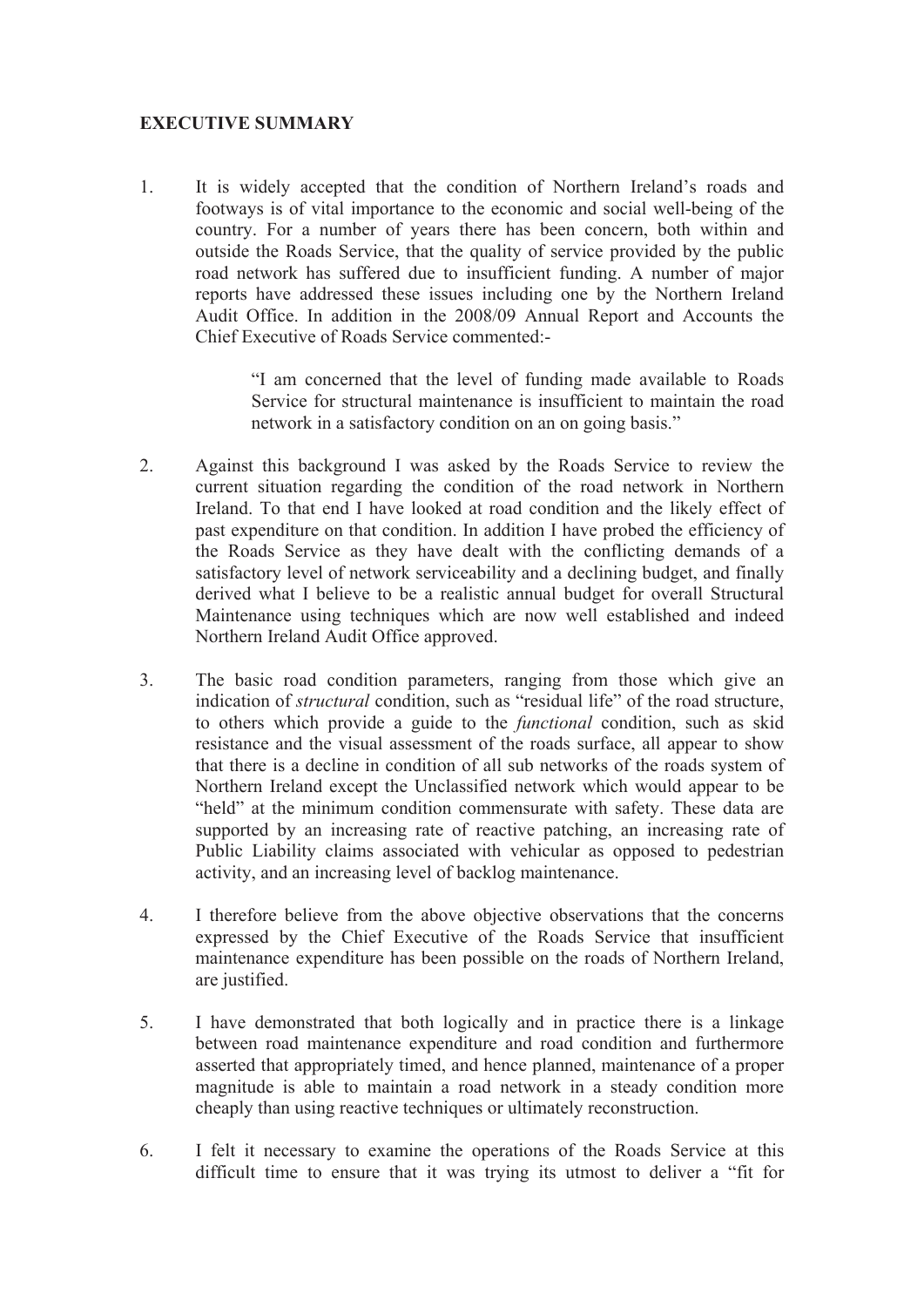purpose" road network as it would be all too easy to rely on the apparent underfunding as an excuse for declining network standards. I found that it has responded well to the situation, with both logic and innovation, to ameliorate the effects of a sustained sub-optimal budget.

- 7. Finally I have taken the evidence provided with respect to condition and funding levels over the years to derive a Structural Maintenance budget that should sustain and improve the road network to a proper standard so that it will provide safe and comfortable transportation in an economic manner. To that end I recommend that the overall Structural Maintenance budget be increased to c. £108 million per annum at today's prices, giving an equivalent per carriageway-km expenditure of around £4,300.
- 8. This would I believe halt the year on year increase in the length of roads of the country which are currently deemed not "fit for purpose", known as the Backlog. It would also be helpful for the economy at large if a time period and hence further annual budget could be provided to reduce this backlog of maintenance of around £700 million.

M.S. Snaith 7th September 2009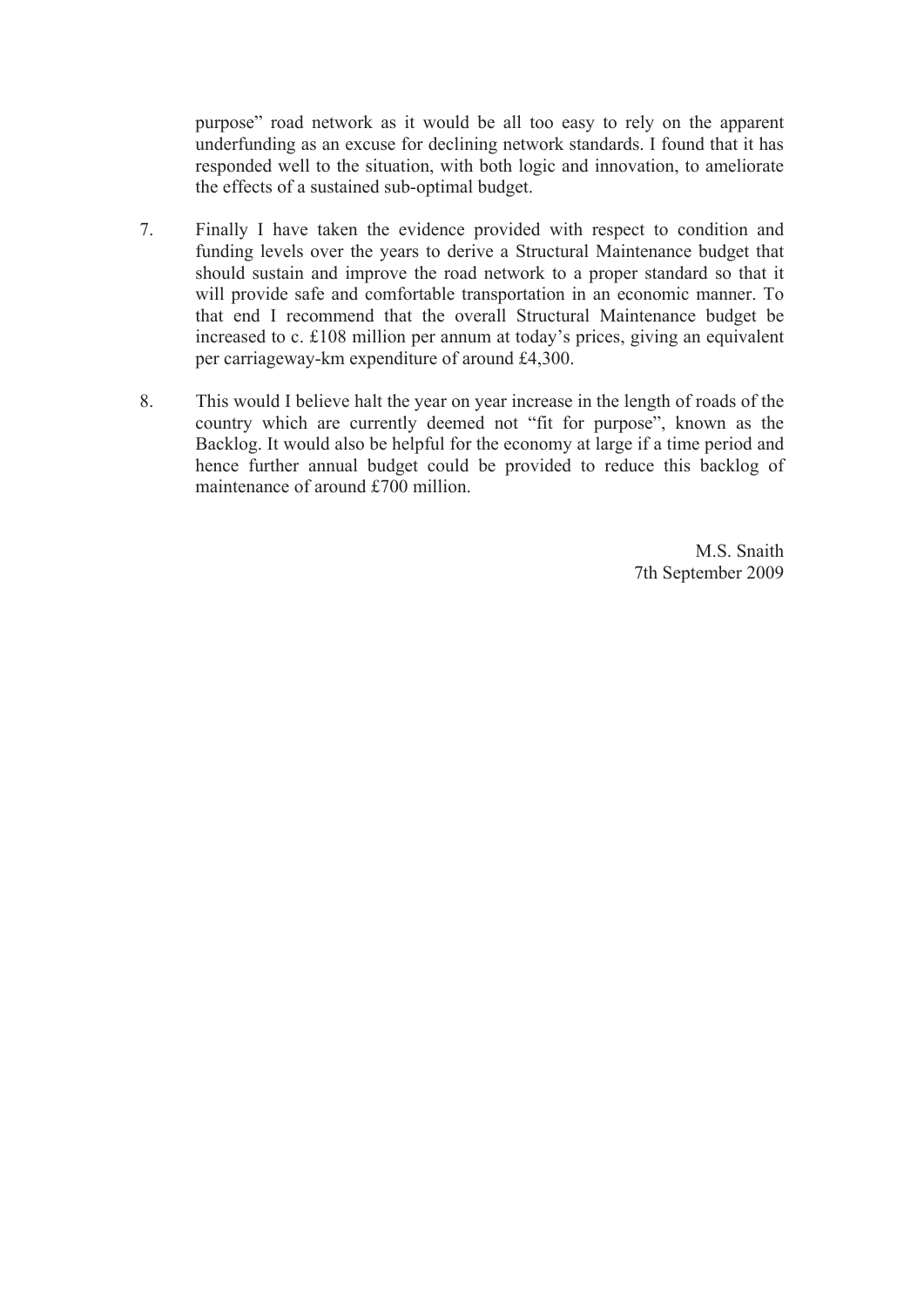#### **CHAPTER 1 – INRODUCTION**

1.1 It is widely accepted that the condition of Northern Ireland's roads and footways is of vital importance to the economic and social well-being of the country. Indeed the Roads Service Corporate Plan 2009-12 (Roads Service, 2009a) states that the Organisation's vision is to have

"A safe and efficient road network which meets the needs of all".

However, for this to happen it is vital that the road network is properly maintained.

- 1.2 For a number of years there has been concern, both within and outside the Roads Service, that the quality of service provided by the public road network has suffered due to insufficient funding. A number of major reports have addressed these issues including one by the Northern Ireland Audit Office (NIAO). In his last report on structural maintenance in 2000 (NIAO, 2000) the Comptroller and Auditor General for Northern Ireland found, amongst other things: inadequate funding; a sizeable maintenance backlog; and risks associated with making additional allocations late in the financial year<sup>1</sup>.
- 1.3 In the 2008/09 Annual Report and Accounts (Roads Service, 2009b) the Chief Executive of the Roads Service commented

"I am concerned that the level of funding made available to Roads Service for structural maintenance is insufficient to maintain the road network in a satisfactory condition on an on going basis".

- 1.4 Against this background I was asked by the Roads Service to review the current situation regarding the condition of the road network in Northern Ireland.
- 1.5 This review will look at:

 $\overline{a}$ 

- The current road condition Chapter 2
- How condition and expenditure are inextricably linked Chapter 3
- What has been done to date, *or living with a suboptimal budget* Chapter 4;
- What should be done in the future Chapter 5:

<sup>&</sup>lt;sup>1</sup> This practice involves transferring unspent government department monies, just prior to the financial year end in February and March, to the Roads Service for major maintenance activities. Whilst helpful this practice means that asphalt is laid at times of inclement weather which may result in an inferior product with a consequently reduced working life.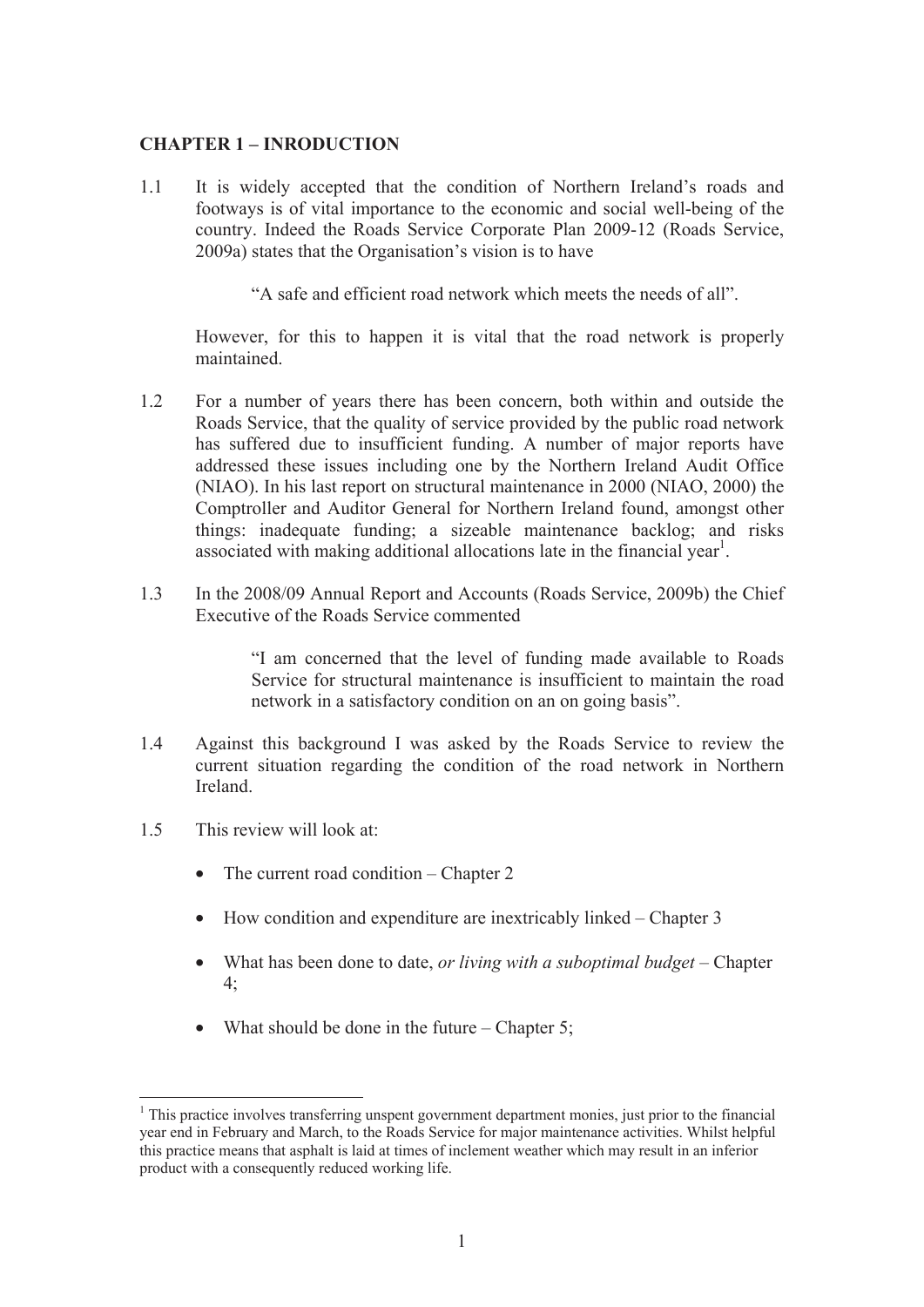### **Definitions**

1.6 Much of the activity under discussion is, in Northern Ireland, described as "Structural Maintenance" and covers those activities that maintain and preserve the surfaces and structure of the road and footway network. The Roads Service Structural Maintenance programme, and that of many local authorities in Great Britain, comprise a mixture of planned, or periodic maintenance activities such as reconstruction, resurfacing, surface dressing and structural drainage of the carriageways and footways. In addition there is a proportion of "unplanned" but necessary maintenance such as reactive patching – a less economic activity but essential in order to ensure both roads and footways are fit for purpose at all times and also to protect the Roads Service from avoidable and hence wasteful public liability claims.

#### **Road Length**

-

1.7 For budgetary purposes the public road network in Northern Ireland consists of over 25,000 carriageway-km (c. 15,500 miles). This is divided into a Trunk Road Network (TRN), which comprises the motorways and a certain proportion of the A Class roads; other Classified and Unclassified roads as shown in table 1.1 below.

| <b>Road Classification</b>            | <b>Road Length</b><br>(carriageway-km) |  |  |
|---------------------------------------|----------------------------------------|--|--|
| Motorway <sup><math>\sim</math></sup> | 27<br>267                              |  |  |
| A Class Trunk                         | 1240                                   |  |  |
| A Class non-trunk                     | 1193                                   |  |  |
| <b>B</b> Class                        | 2885                                   |  |  |
| C Class                               | 4705                                   |  |  |
| Unclassified                          | 15164                                  |  |  |
| Total                                 | 25214                                  |  |  |

## **Table 1.1 Northern Ireland public road lengths by Road type**

 $2$  Motorways – from 2008 the maintenance of the majority of the motorway network has been undertaken by Design, Build, Finance Operate (DBFO) forms of contract and hence the principal figure here is that for which the Roads Service budget is concerned. The figure in brackets is the total motorway carriageway length.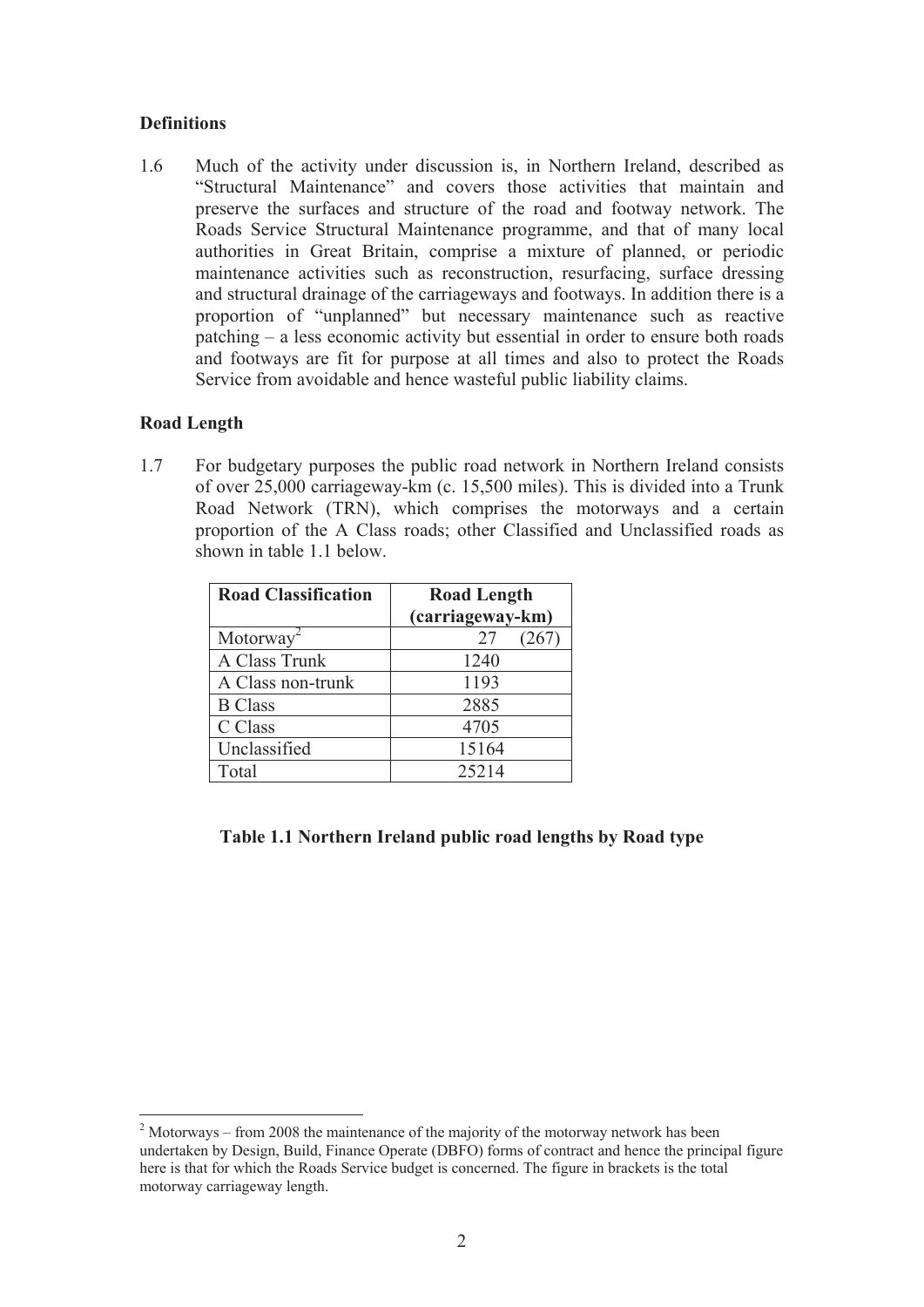## **CHAPTER 2 - THE CURRENT ROAD CONDITION**

- 2.1 The actual situation on the roads is often portrayed merely by looking at one network, or sub-network, condition indicator. However in order to test the veracity of that indicator in Northern Ireland, it was felt advisable to look at other parameters to allow a "test of reasonableness" to be applied. To that end the following items are used:-
	- Network Condition judged by structural residual life and skidding resistance for the higher echelons of the network, the TRN and non-trunk road A Class roads; and the more subjective Coarse Visual Inspection (CVI) for the other roads;

With three other parameters to ensure "reasonableness"

- The level of Reactive Patching;
- The Level of Public Liability Claims; and
- The Maintenance Backlog.

 $\overline{a}$ 

#### **Network Condition – Residual life of TRN and A Class Networks**

2.2 The Roads Service monitors the structural strength (in terms of the remaining, or residual, life) of the motorways<sup>3</sup>, TRN and non-trunk A Class roads using the well established road machine known as the Deflectogaph (Kennedy and Lister, 1978)



**Figure 2.1 – Percentage of TRN (excluding motorways) greater than 5-years residual life** 

 $3$  The value of comparing, over time, the data from the Motorways is diminishing as most of that network is now covered by DBFO forms of contract with the private sector.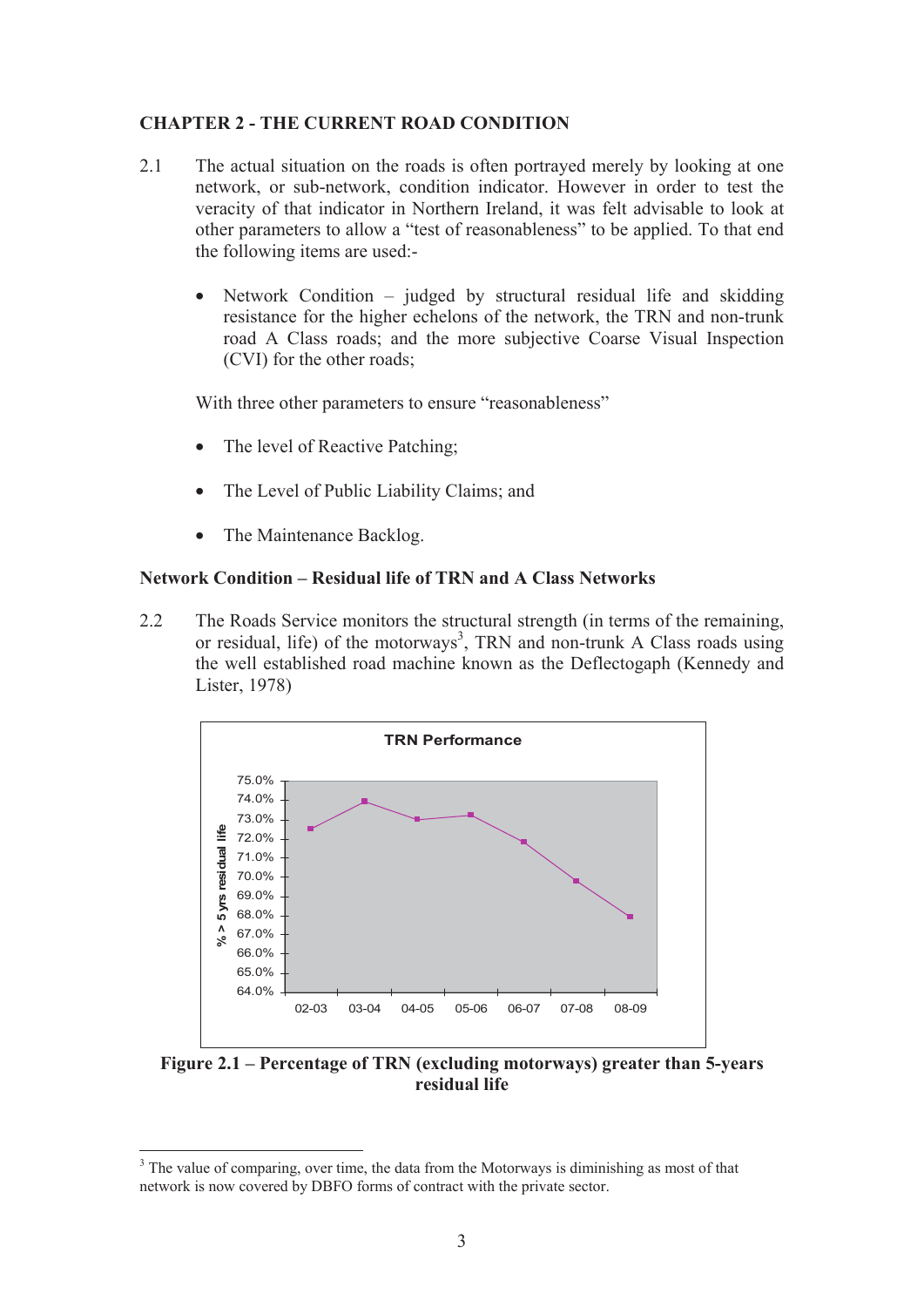2.3 It may be seen from Figure 2.1 in 2008/09 that 68% of the TRN (excluding motorways) had a residual life of more than 5-years, but with a steady decline over some five years. Serious concern is also noted with regard to the nontrunk A Class road network, see Figure 2.2, which shows in 2008/09 that 58% of that network had a residual life of more than 5-years, again with a steady decline over the reporting period. Both examples exhibit a clear and continued downward trend in terms of performance. For reference the target minimum percentage for residual life on the TRN is 70%.



**Figure 2.2 - Percentage of non trunk A Class greater than 5-years residual life** 

### **Network Condition - Skidding Resistance of TRN and non-trunk A Class Network**

2.4 Figure 2.3 shows that 46% of the TRN in Northern Ireland is at or below (i.e. equal or worse than) the United Kingdom wide skidding resistance investigatory level<sup>4</sup> (cf. 35% in 2003), with  $31%$  of the non-trunk A Class also breaching this threshold. Furthermore these are considerably higher than comparable figures from England which are just over 10% for the TRN and 24% for the non trunk A Class roads (Department for Transport, 2007).

-

<sup>&</sup>lt;sup>4</sup> Investigatory Level (Department for Transport et al, 2009 - HD28/04) - The level of condition at which consideration is given of the need for maintenance. At this level, all available evidence (e.g. accident rates) would be taken into account to determine future possible remedial actions.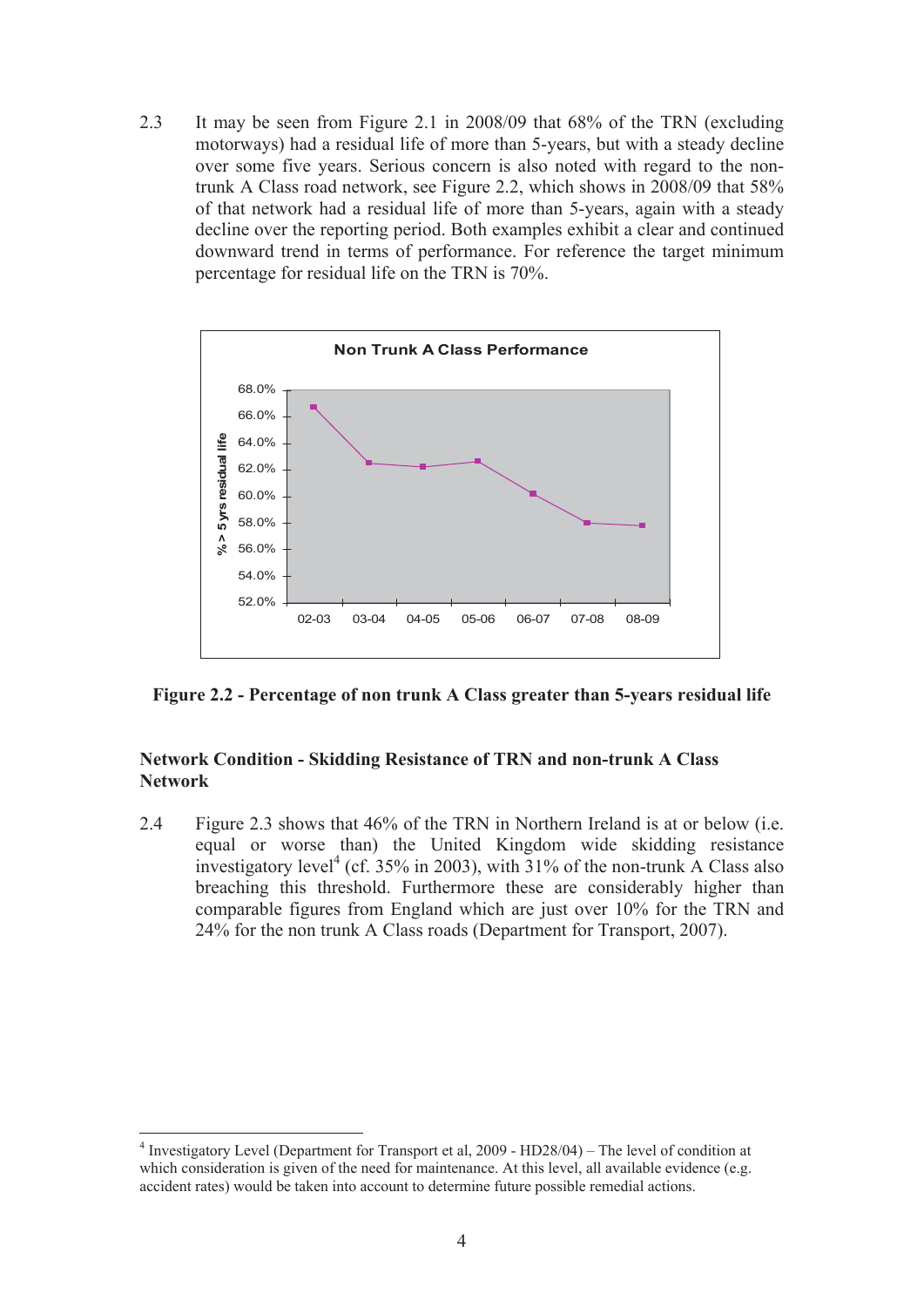

**Figure 2.3 – Skidding resistance, percentage length at or below investigatory level.** 

### **Network Condition – CVI of Local Roads (B, C and Unclassified Classes)**

- 2.5 All B and C Classes and Unclassified roads in Northern Ireland are monitored using CVI Surveys in accordance with the United Kingdom Pavement Management System and through the Best Value Performance Indicators  $(BVPI)^5$  which in general terms give the percentage of roads which are unlikely to be fit for purpose. In other words, the higher the percentage the worse the condition of the sub-road network.
- 2.6 In 2003/04 maintenance expenditure on roads peaked and thereafter declined to the present day. This is reflected in the consequent condition of the classified roads where there has been a steady downward trend in road condition – particularly noticeable on the B  $&$  C Class networks as shown in Figure 2.4.

-

 $<sup>5</sup>$  Best Value Performance Indicator – Among the "Best Value" indicators are BVPI's for the condition</sup> of local roads. For example the BVP1 for the condition of unclassified roads which is measured using visual surveys and relates to the percentage of the local road network where major Structural Maintenance should be considered (Department for Transport, 2007).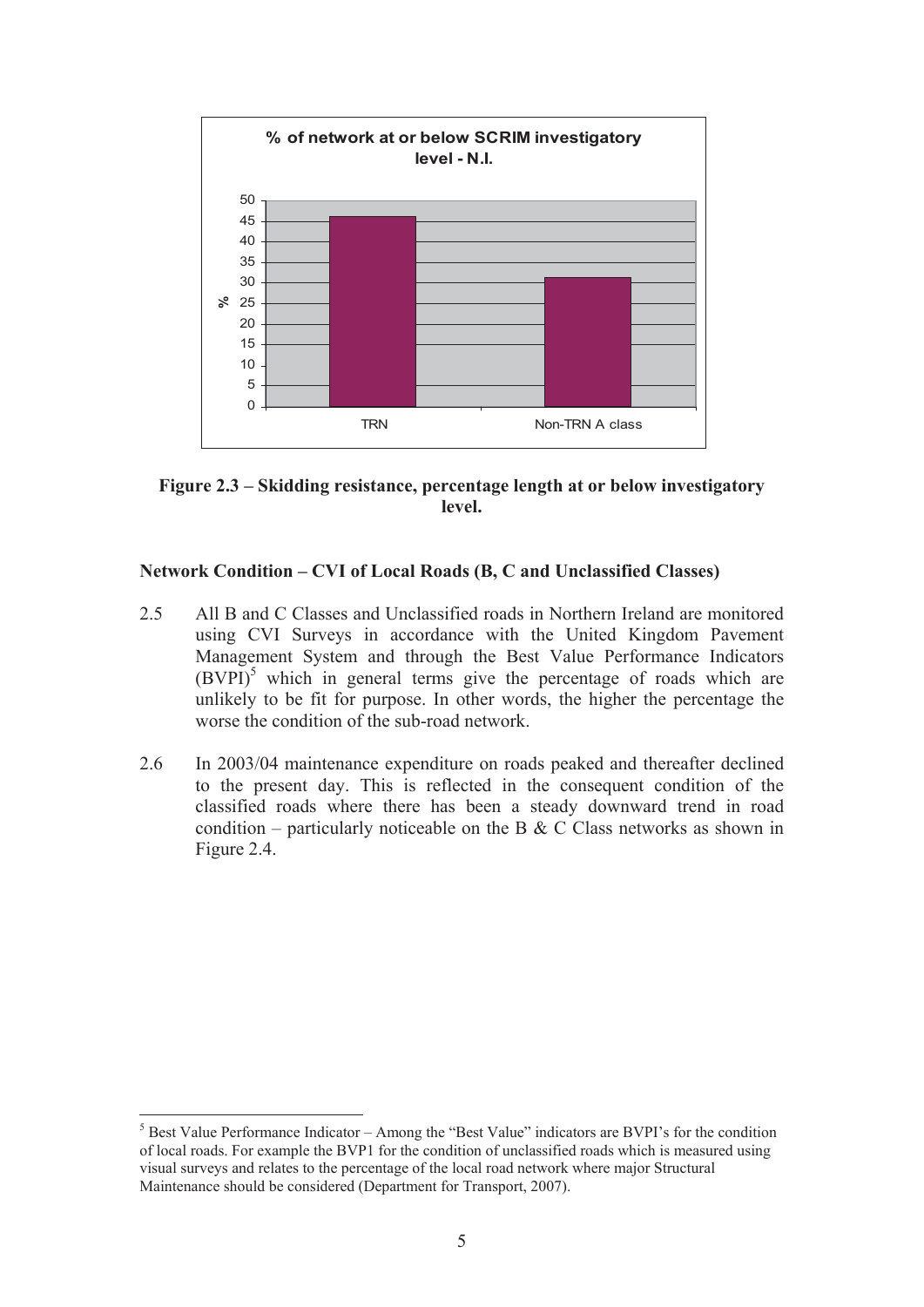

**Figure 2.4 – Condition of Classified, B and C roads** 

2.7 As may be seen in Figure 2.5, the Unclassifieds are not so obviously declining in standard but it is suspected that the apparent condition is being held at these levels by reactive patching (cf. paragraph 2.8), and localised surface dressing, a situation which can only be sustained for a limited period of time. For reference purposes similar figures for England show for this equivalent network the BVPI moving from around 20 to 14, which is a steady "improvement" over the same period of time (Gallagher, 2009).



**Figure 2.5 – Condition of Unclassified roads**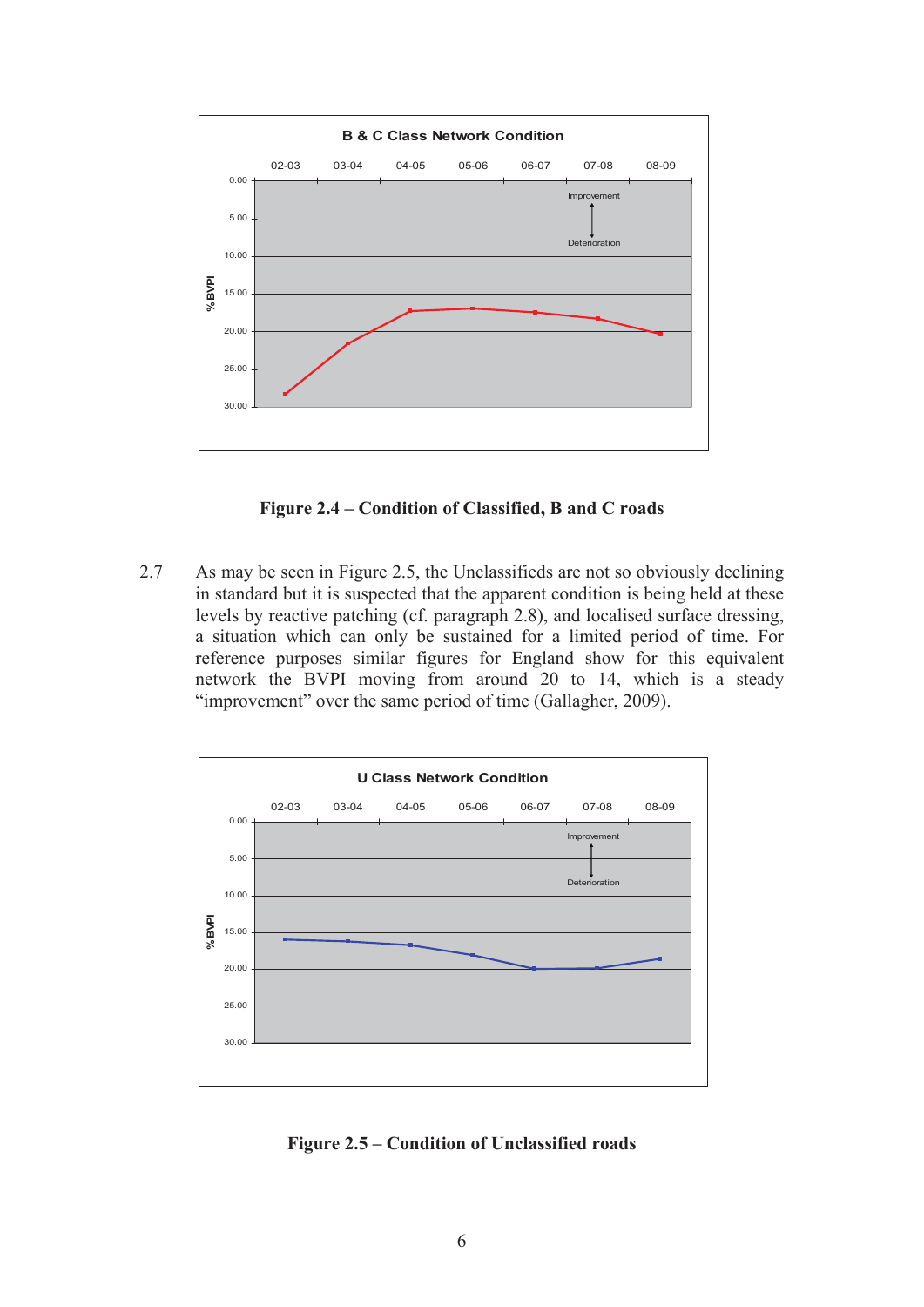#### **The level of Reactive Patching**

2.8 Unplanned Reactive Patching of the road surface is less efficient and usually provides poor value for money but nonetheless is, in the short term, essential to maintain the serviceability of roads and footways where localised failures may occur. In the past the Roads Service has estimated, and the NIAO has accepted, that a reasonable level of expenditure on such activities would be around 10% of the Structural Maintenance budget. The current level is £21.5 million representing around 30% of the Structural Maintenance budget. Figure 2.6 illustrates clearly that the relatively uneconomic Reactive Maintenance activity is rising to cope with increasing localised failures in line with decreasing planned Structural Maintenance and indeed necessarily drawing much-needed funds away from planned maintenance activities such as resurfacing to further exacerbate the situation.



**Figure 2.6 – Expenditure by method of maintenance** 

## **The level of Public Liability Claims**

2.9 The Roads Service has over the years put a considerable effort into reducing footway claims by improved maintenance expenditure and systems which have resulted in a considerable reduction in wasteful Public Liability Claims. In the case of the carriageways, unlike footways, sound management systems have been in place for some 30 years. It is therefore very significant that carriageway claims are now starting to climb as may be seen in Figure 2.7. In 2008/09 there was a 15% increase on the number of claims compared with the previous year alone.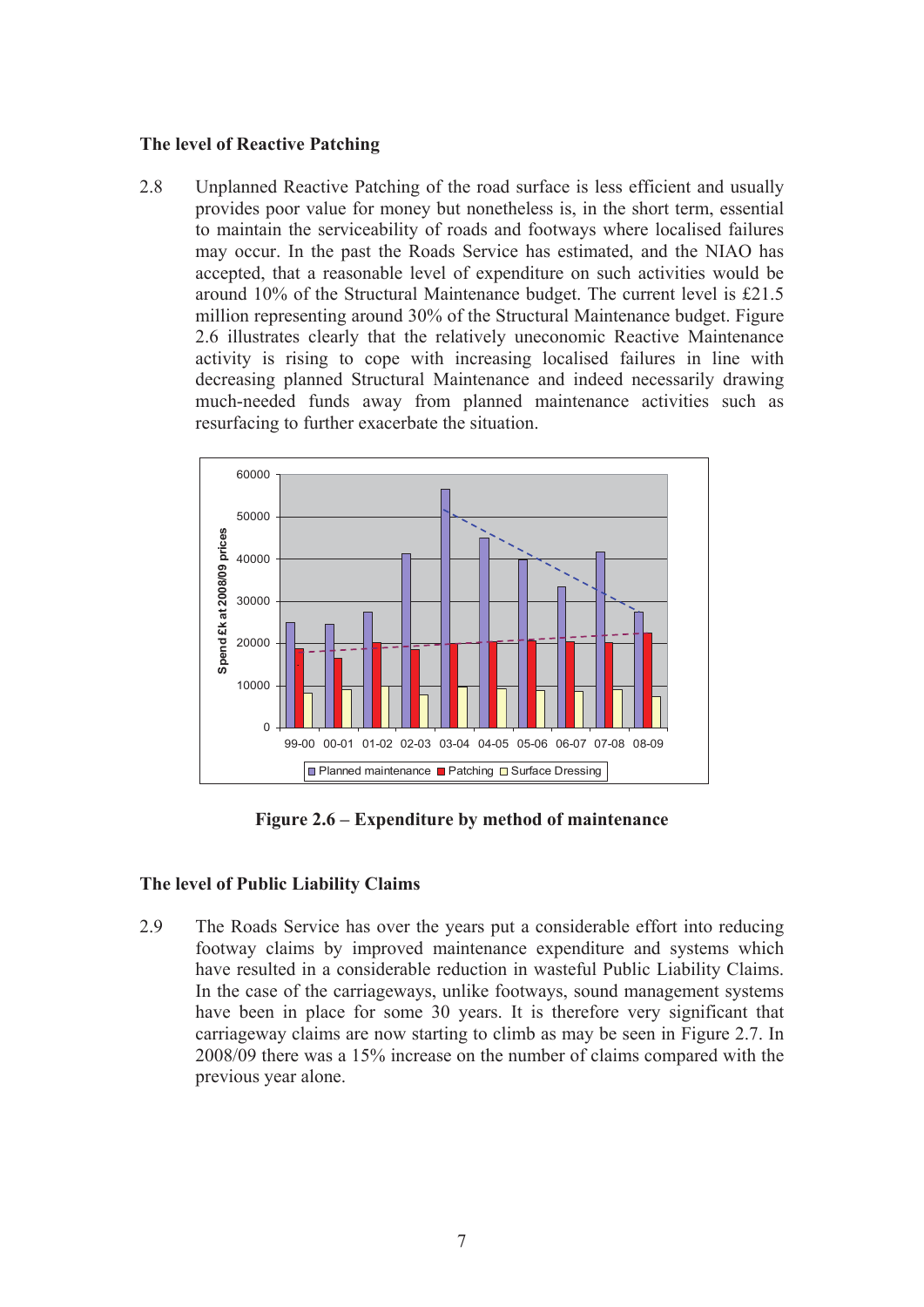

**Figure 2.7 – Public Liability Claims received by the Roads Service** 

## **The Maintenance Backlog**

- 2.10 "Backlog" represents that portion of the Network which has not been treated under the annual planned Structural Maintenance programme due to a lack of funds and has therefore deteriorated into a condition which requires major works to raise it to a level where the planned maintenance activities are again able to ensure its continued well being and hence ability to serve the public. By its nature it increases year on year with suboptimal budgets.
- 2.11 To quantify the Backlog at any point in time a methodology, previously agreed with the NIAO (NIAO, 2000), is employed by the Roads Service using information from all its inspection and survey systems. Whilst this is in part merely the "other side of the coin" shown above it does indicate perhaps more starkly, in Figure 2.8, the overall pattern of declining serviceability of all parts of the network since 2003.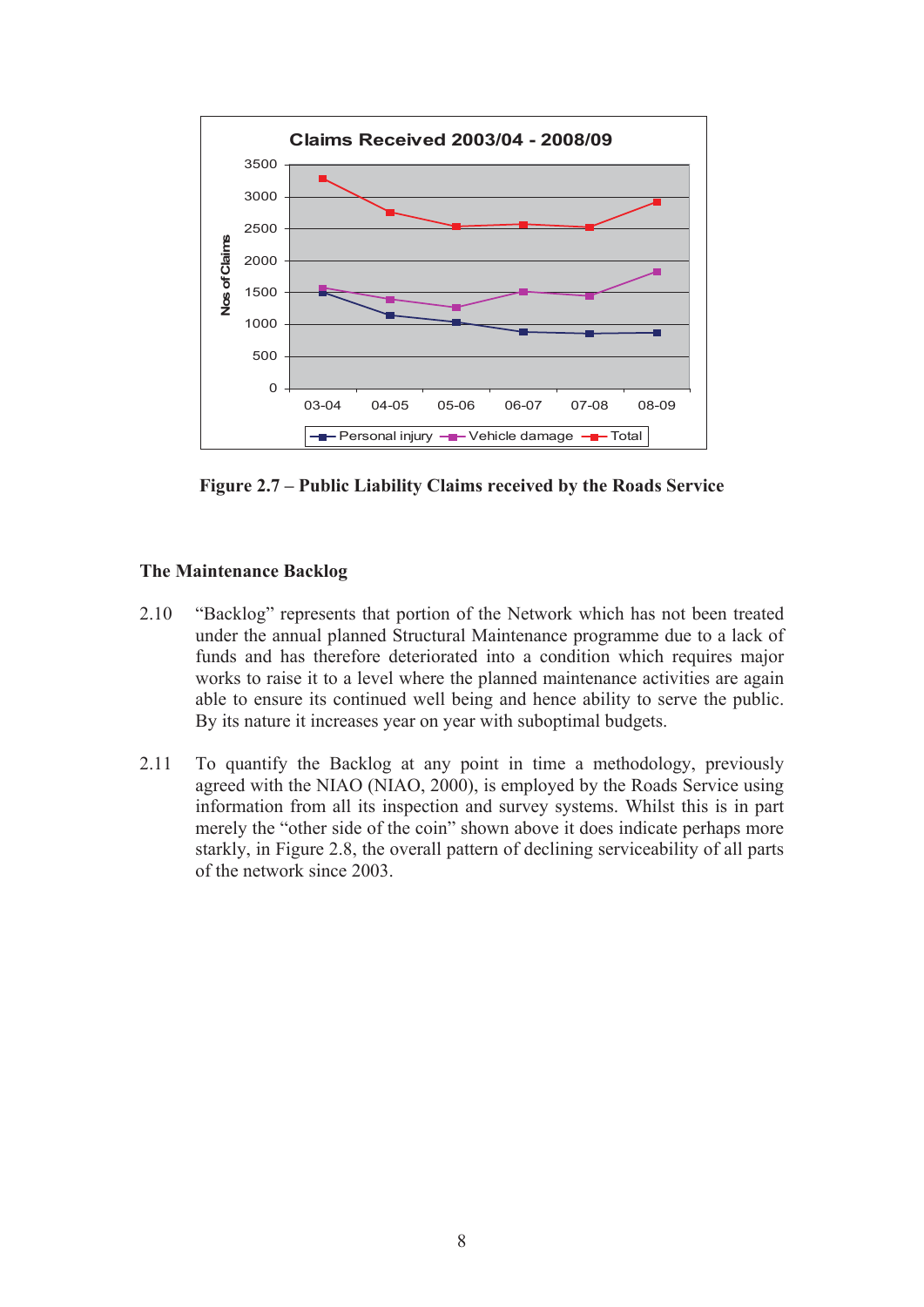

**Figure 2.8 Structural Maintenance Backlog 2003 - 2008** 

## **Summary.**

- 2.12 In summary the basic condition parameters all appear to show that there is a decline in condition of all sub networks of the roads system of Northern Ireland except the Unclassified network which would appear to be "held" at the minimum condition commensurate with safety. These data are supported by an increasing rate of Reactive Patching, an increasing rate of Public Liability claims associated with vehicular as opposed to pedestrian activity, and an increasing level of backlog.
- 2.13 I therefore believe that the concerns expressed by the Chief Executive of the Roads Service that insufficient expenditure was, and is, being permitted on road maintenance are justified.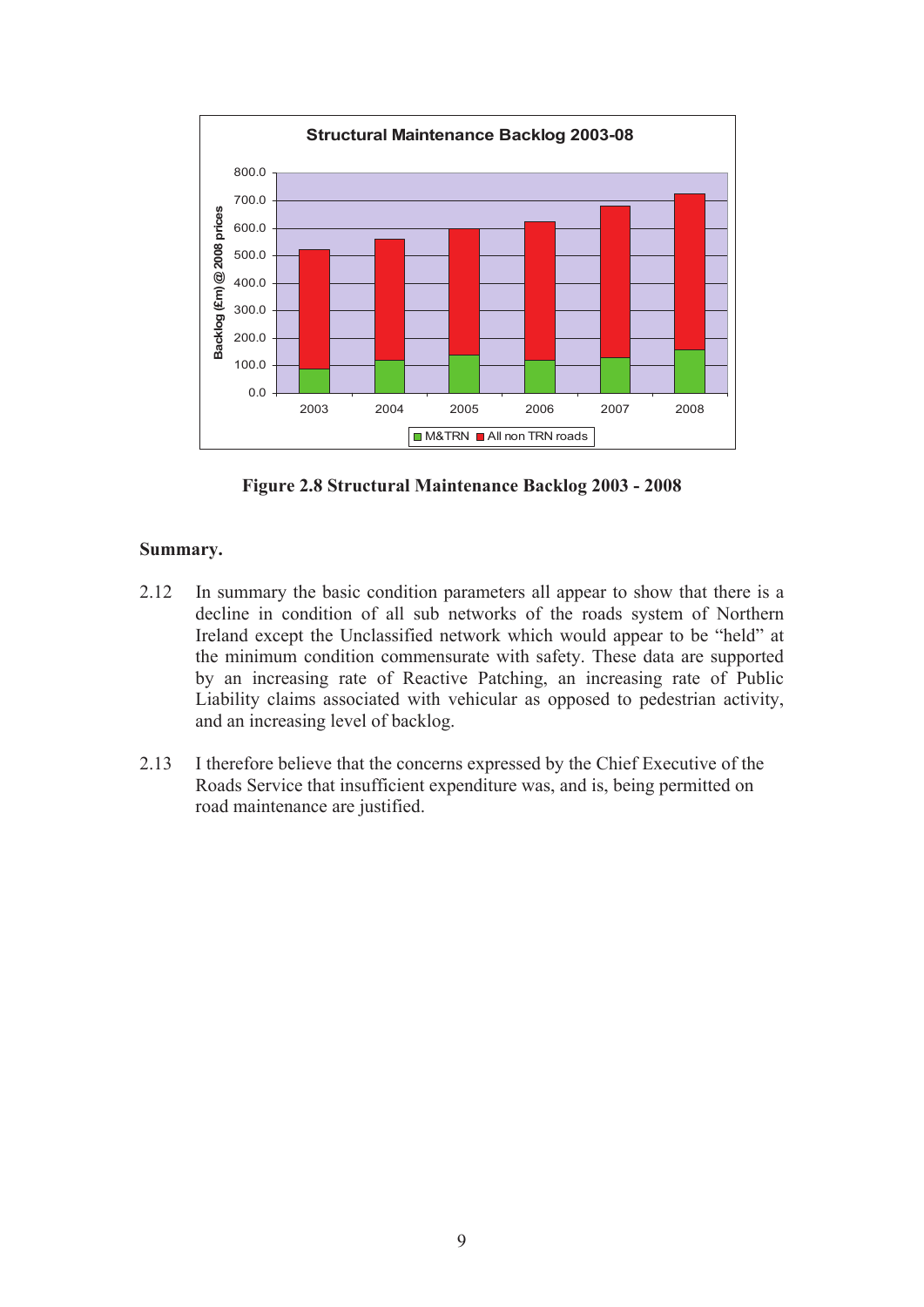## **CHAPTER 3 – HOW CONDITION AND EXPENDITURE ARE INEXTRICABLY LINKED**

3.1 Research and observation over many years have shown that road pavements generally do not deteriorate in a uniform way over their service life. New and properly constructed pavements show little deterioration over the first half of their design lives and then increasingly deteriorate to a level where they are no longer fit for purpose and ultimately require reconstruction.



#### **Figure 3.1 - Deterministic representation of serviceability decline (Shahin and Walther 1990)**

- 3.2 The most cost effective practice is clearly to plan Structural Maintenance just at the end of this "first half" as indicated in Figure 3.1, and if this is not done then excessive Reactive Maintenance will become necessary, allied to an increasing backlog which ultimately has to be rectified by expensive major works. It may be easiest to see this as an example of the old adage, "a stitch in time saves nine".
- 3.3 Whilst a deterministic representation of a particular section of road is helpful, when discussing a network in which different parts are at different stages in the cycle, it is more accurate to consider the overall condition as a distribution of conditions around an "average" as is shown in Figure 3.2.
- 3.4 In the figure the "average" condition of the network will decline, or move to the right, as a function of the deleterious effects of environment and traffic, and improve, or move to the left, as a function of cash injected into the system through maintenance activities.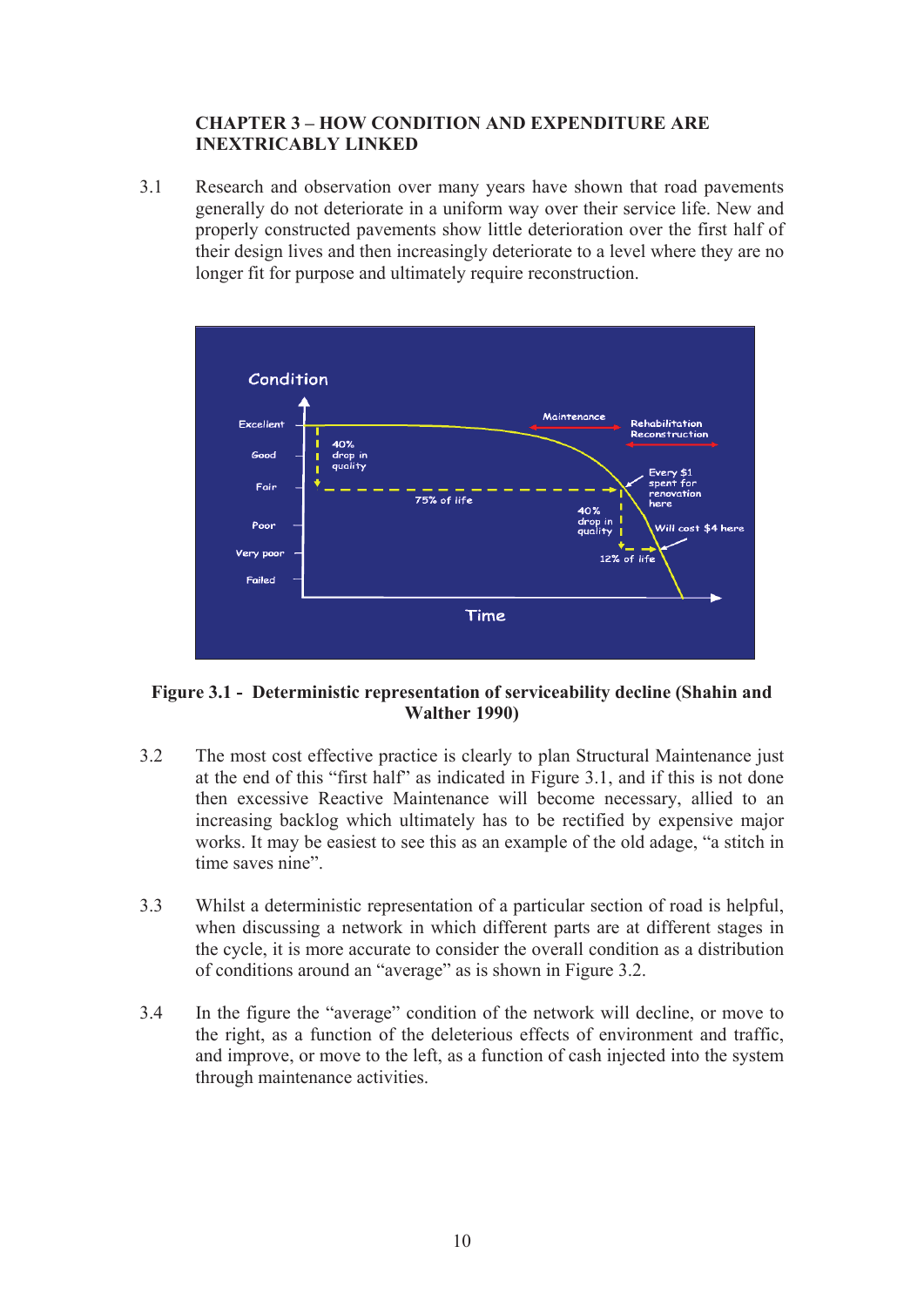

**Figure 3.2 - Probabilistic representation of network condition.** 

- 3.5 What the average, or standard, should be is a matter for the Government on the advice of the Road Authority, in this case the Roads Service. What is clearly vital is that the average does not "drift to the right" with a consequent increase in Reactive Maintenance and backlog, as would appear to be happening in Northern Ireland.
- 3.6 It may be wondered why *some* Reactive Maintenance is required. It is a recognition that there is a "scatter" on behaviour which is impossible to predict at project, or individual road sectional, level. However as previously noted it should not be considered as a replacement for planned Structural Maintenance. In Figure 3.2 planned maintenance is shown by the (blue) shaded area at the "right hand" tail of the distribution.
- 3.7 In the previous chapter there was very strong evidence to confirm the intuitive relationship between expenditure and road condition. Figure 3.3 illustrates a further example of such a relationship from another part of the United Kingdom and shows that when expenditure is increased, the condition also improves, albeit with a "phase lag".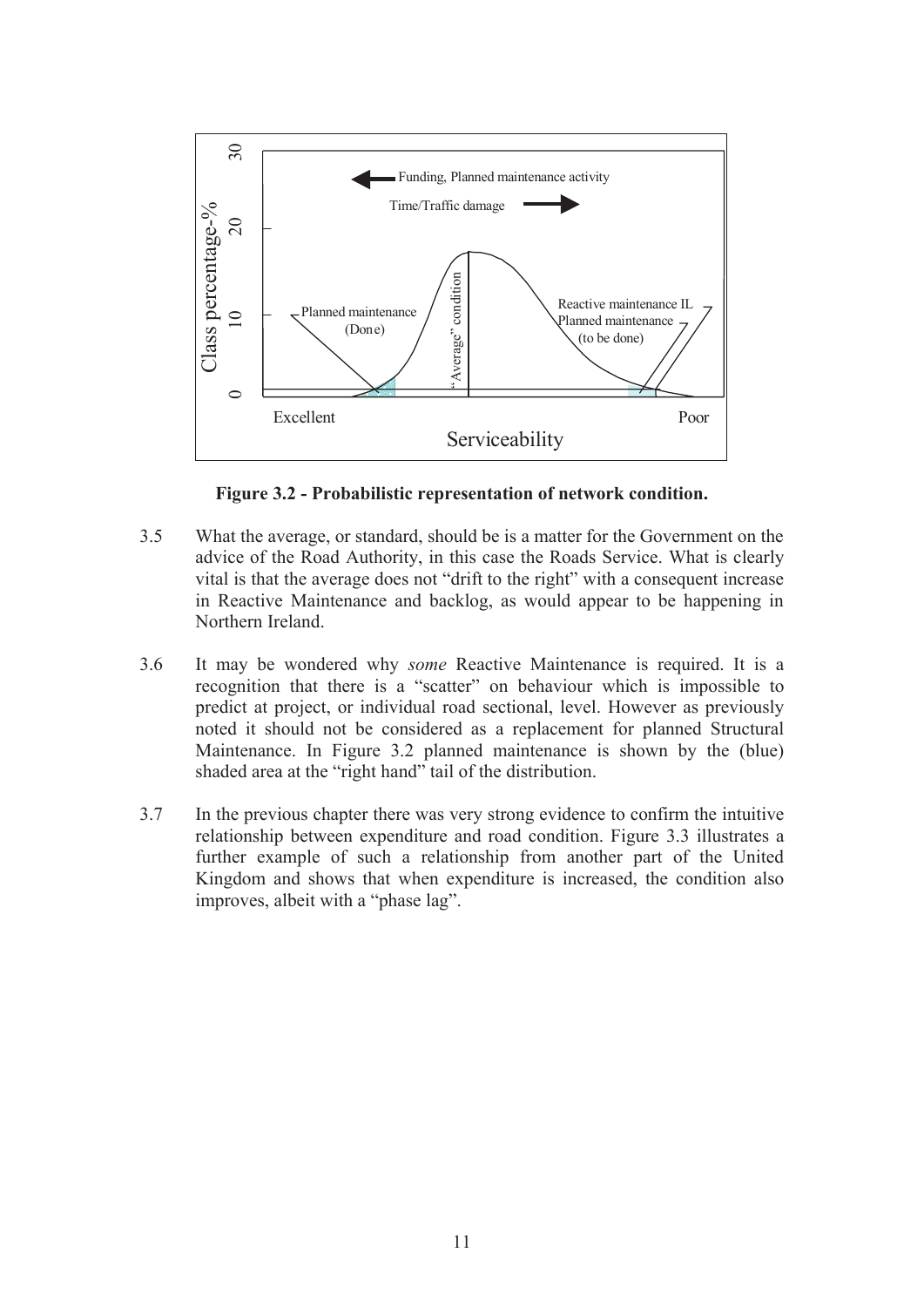

**Figure 3.3 – Typical example from another part of United Kingdom on Spend versus Condition** 

#### **Summary**

3.8 It is shown that there is a linkage between road maintenance expenditure and road condition and furthermore that appropriately timed, and hence planned maintenance of a proper magnitude is able to maintain a road network in a truly steady condition more cheaply than using reactive techniques or ultimately reconstruction.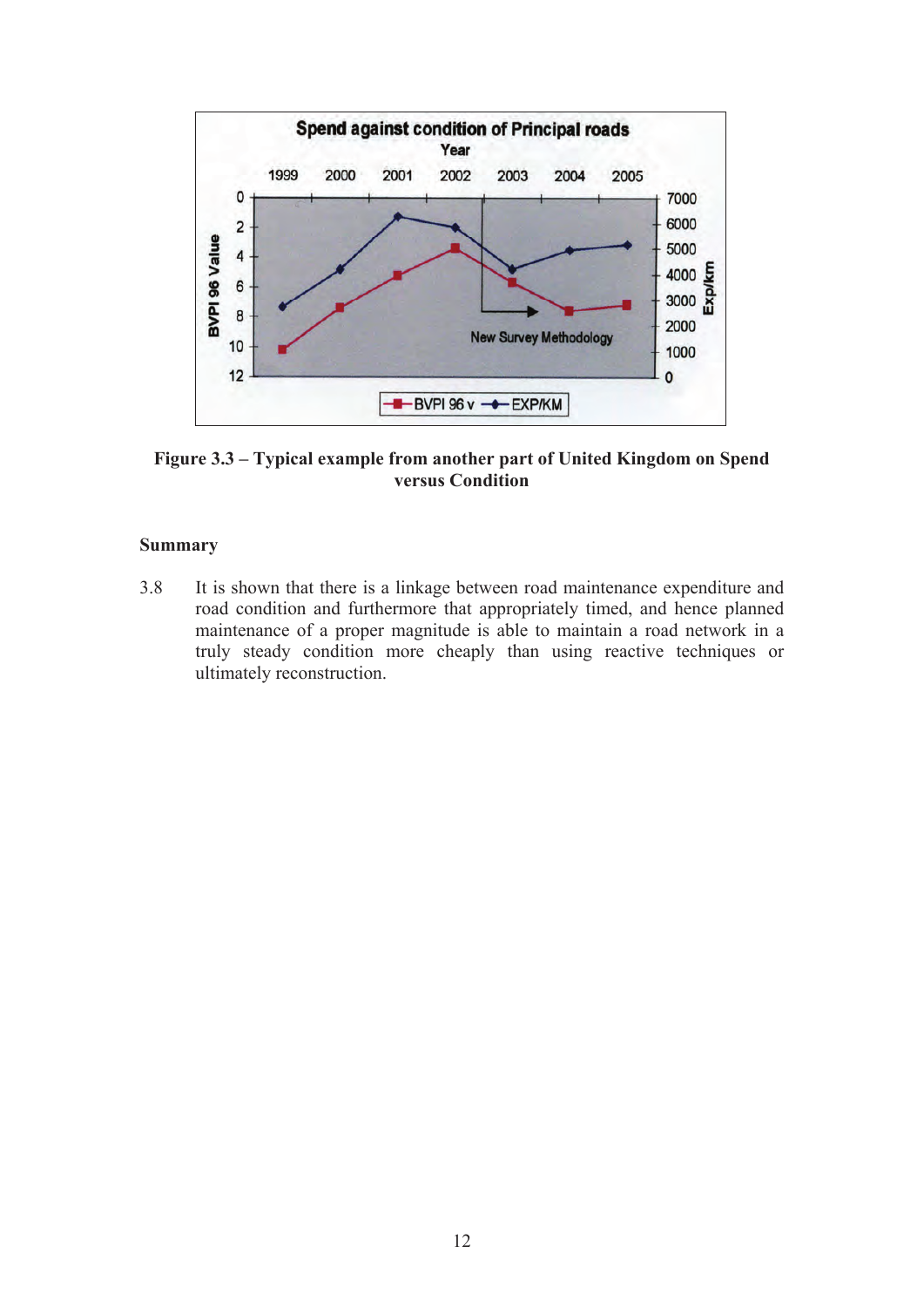## **CHAPTER 4 - WHAT HAS BEEN DONE TO DATE,** *Or living with a suboptimal budget*

- 4.1 Unfortunately the road maintenance budgets provided from successive Comprehensive Spending Rounds (CSR) since 2003/04 (Department for Regional Development, 2007) fall short of that required to maintain the roads network at the "good practice" resurfacing frequencies (Roads Service, 1998). Consequently the Roads Service has adopted a sub-optimal budget strategy in order to preserve the fabric of the network.
- 4.2 This strategy targets its resources to:-
	- Maintaining the TRN;
	- Maximising surface dressing;
	- Patching for safety reasons only;
	- Minimum footway expenditure compatible with providing a safe environment for pedestrians.
- 4.3 The TRN represents around 5% of the public road network and carries some 37% of road traffic movements. Given its strategic importance Roads Service has quite rightly targeted its limited resources to that part of the network. However, it is nonetheless clear that this part of the network is suffering some major decline with only 68% having a residual life of greater than 5-years and needs some further injection of funds over an extended period to arrest the currently declining condition.
- 4.4 Surface dressing continues to be one of the most common and economic "preventative" maintenance treatments on the sub-road network in Northern Ireland, ensuring that the road surface is sealed against entry of water, delaying further deterioration and restoring skidding resistance. Some 12% of the annual Structural Maintenance budget is currently spent on this key activity treating around 1500 carriageway-km. Surface dressing can of course be carried out more than once at any particular site over a period of time. However, the use of multiple surface dressings, as a regular treatment, can build up a layer of relatively soft material which may result in excessive bleeding and rutting.
- 4.5 Reactive Maintenance, in the form of patching, which is relatively poor value for money, must continue in order to protect the Department against public liability claims. However this does result in less money remaining for good value "stitch in time" treatments such as resurfacing and surface dressing. As roads other than the TRN are largely receiving only surface dressing within the planned Structural Maintenance programme, more deterioration will undoubtedly accrue which will ultimately require further patching if this situation continues –a "vicious circle".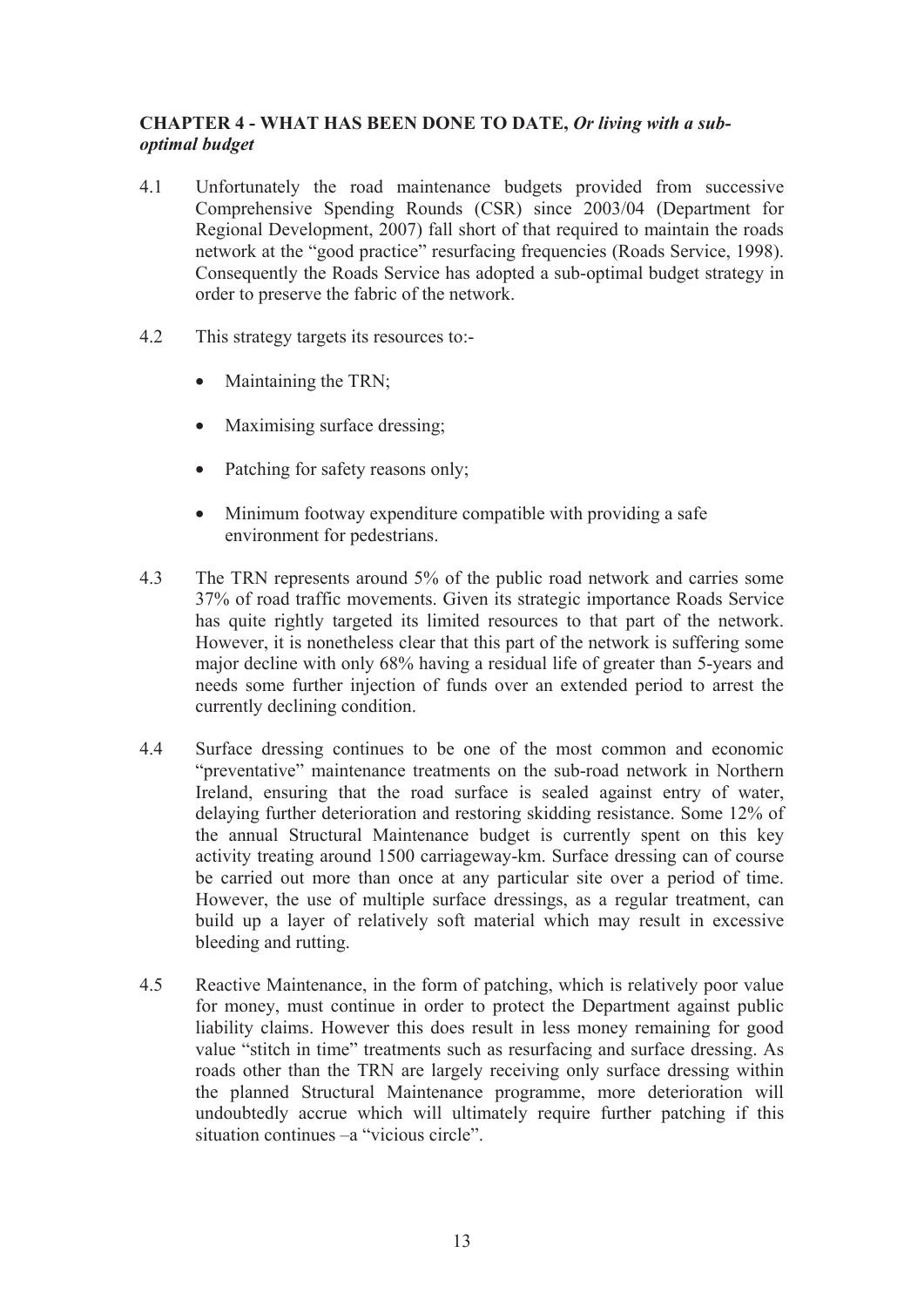- 4.6 Footways do not have the same sort of pavement strength as carriageways, nor do they deteriorate under pedestrian loading. However, they are quite vulnerable to extensive utility activity and the general wear and tear problems this can generate. I am advised that the footway surface is being maintained in a safe condition through a system of regular inspections and defect repairs. I note that the level of budget attributed to footway maintenance has remained fairly constant over recent years, as has the level of personal injury claims (the vast majority of which would relate to footways). This would tend to indicate that footways are in a steady and satisfactory state commensurate with the budget allocated and that envisaged at table 5.1.
- 4.7 The strategy of trying to maintain a reasonable expenditure on structural maintenance activities within the confines of the limited budget has meant that it has been necessary to minimise, albeit consistent with safety standards, expenditure on routine activities such as grass cutting and, perhaps more seriously and less wisely, gully emptying.
- 4.8 However, the unit costs associated with these and other "routine" maintenance activities are increasing. For example, I am aware that the cost of street lighting is increasing as have winter service commitments due to the recent harsh winter conditions.
- 4.9 I have probed into various areas of the operations of the Roads Service and have found that it has achieved efficiency savings across many of its activities. I have been informed that in the three years 2005 – 2008 Roads Service recorded some £19.6 million of value for money efficiency savings to the Department of Finance and Personnel (DFP) Central Procurement Directorate database, as part of the overall £250 million target set for all Government Clients over this three year period (Department of Finance and Personnel Northern Ireland, 2008).
- 4.10 I am further advised that Roads Service is currently delivering over £450 million of capital improvements through the use of the Design, Build Finance and Operate (DBFO) form of contract. There are currently two DBFO packages and these include the operation and maintenance of around 350 carriageway-km of the TRN, of which 240 carriageway-km are motorway. This represents just over 20% of the TRN.
- 4.11 I note that the Roads Service has expanded its use of innovative and efficient "operational" maintenance processes such as the "jet-patcher" – a proprietary system of repairing potholes using bitumen and stone propelled by compressed air, which avoids the need to cut out sound material. There are now seventeen such machines working across the four Roads Service Divisions.

## **Summary**

4.12 I felt it necessary to examine the operations of the Roads Service at this difficult time to ensure that it was trying its utmost to deliver a "fit for purpose" road network as it would be all too easy to rely on the apparent underfunding as an excuse for declining network standards. I found that it has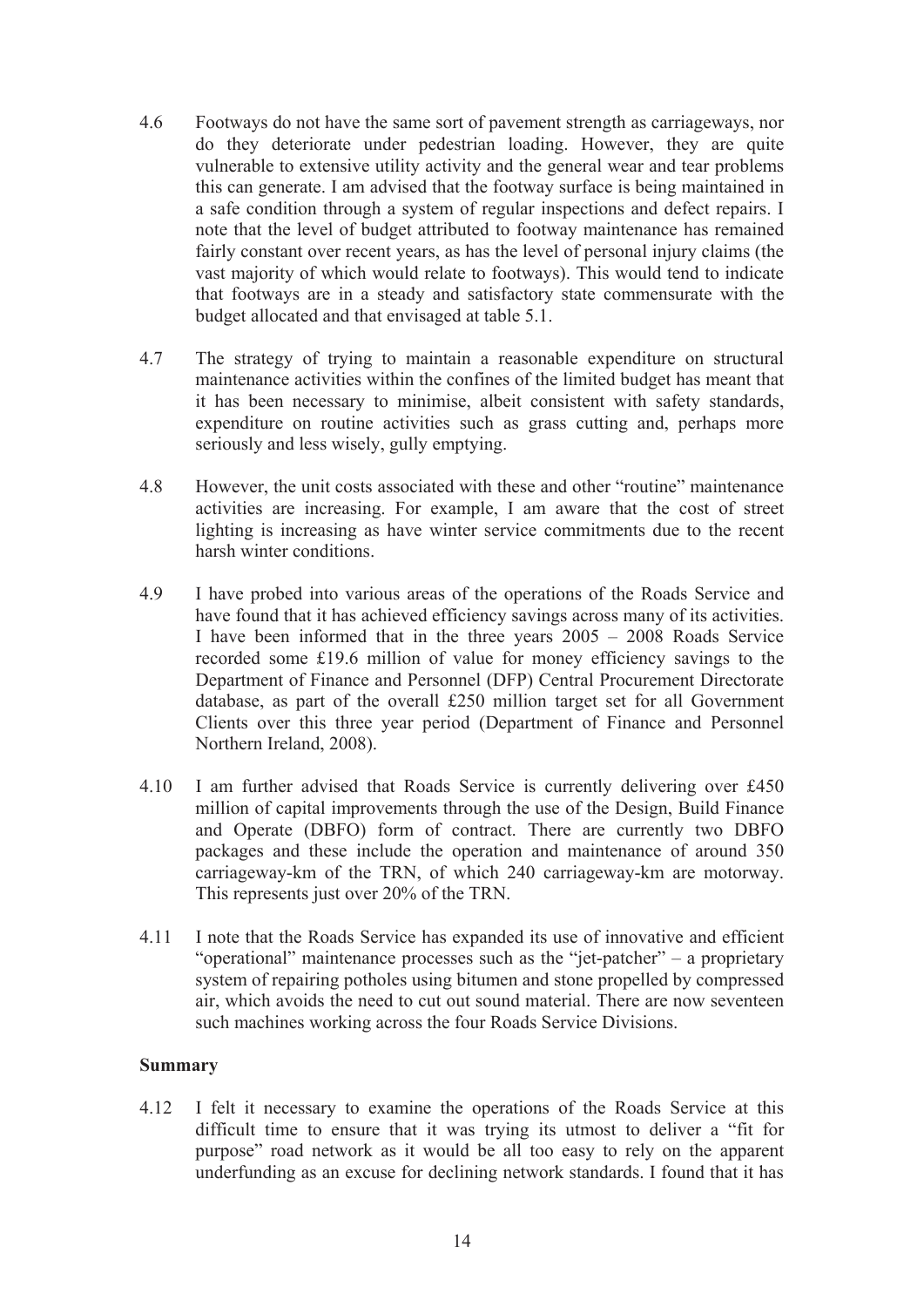responded well to the situation, with both logic and innovation, to ameliorate the effects of a sub-optimal budget.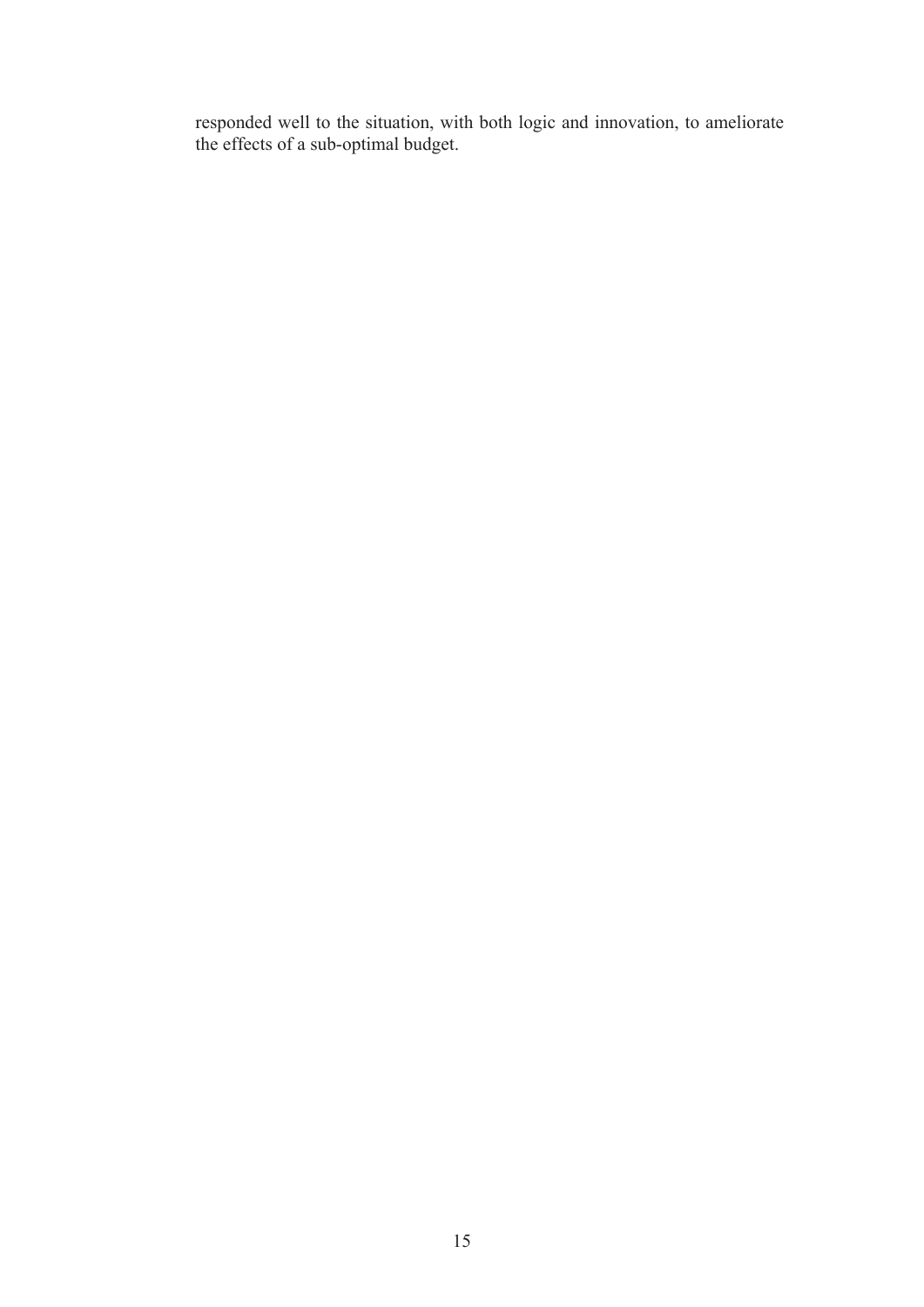## **CHAPTER 5 - WHAT SHOULD BE DONE IN THE FUTURE?**

5.1 In 1998/1999 when structural maintenance expenditure was running at £42.7 million (at 1998/1999 prices), the NIAO (NIAO, 2000) said in their report that

> "Roads Service developed...a Structural Maintenance Funding Plan in 1998. This indicated a requirement of some £80 million a year which excluded maintenance Backlog..... [which] provides the Roads Service with a more sound basis on which to develop and present its funding requirements."

- 5.2 To an extent this recommendation was followed initially, as may be seen in Figure 2.6, with reasonable "results" as may be seen in Chapter 2. However since then it is clear from the data presented in this report that the fitness for purpose of the various networks has declined in line with the declining budget.
- 5.3 If the values of the NIAO's recommendations (NIAO, 2000) are scaled to current prices the recommendation would be in excess of £100 million for the Structural Maintenance requirement.
- 5.4 These figures are of course only indicative as they do not reflect the downward spiral of condition on the one hand and the improving techniques used by the Roads Service on the other, and so I have sought an up-to-date figure, using NIAO approved techniques for the required budget. The methodology is laid out clearly elsewhere (Roads Service, 1998), but essentially relies on the known fact that certain treatments on certain road sections will last for given periods before needing to be repeated. These figures are shown in Table 5.1.
- 5.5 Using the road lengths and current unit rates provided to me by the Roads Service, I have produced, at table 5.1, an overall Structural Maintenance budget requirement of c £108 million per year (c. £4,300 per carriageway-km).
- 5.6 This assumes that Reactive Maintenance patching will reduce from the current level of 30% of the Structural Maintenance budget to around 10% of the budget level accepted by the NIAO (NIAO, 2000) as being a "proper" figure, commensurate with "proper" Structural Maintenance funding. However it is unlikely that the backlog of around £700 million will be reduced sufficiently quickly to achieve this and so it may be necessary to consider a balanced reduction in the Reactive Maintenance patching budget to run alongside any planned reduction in Backlog which Government may agree to fund.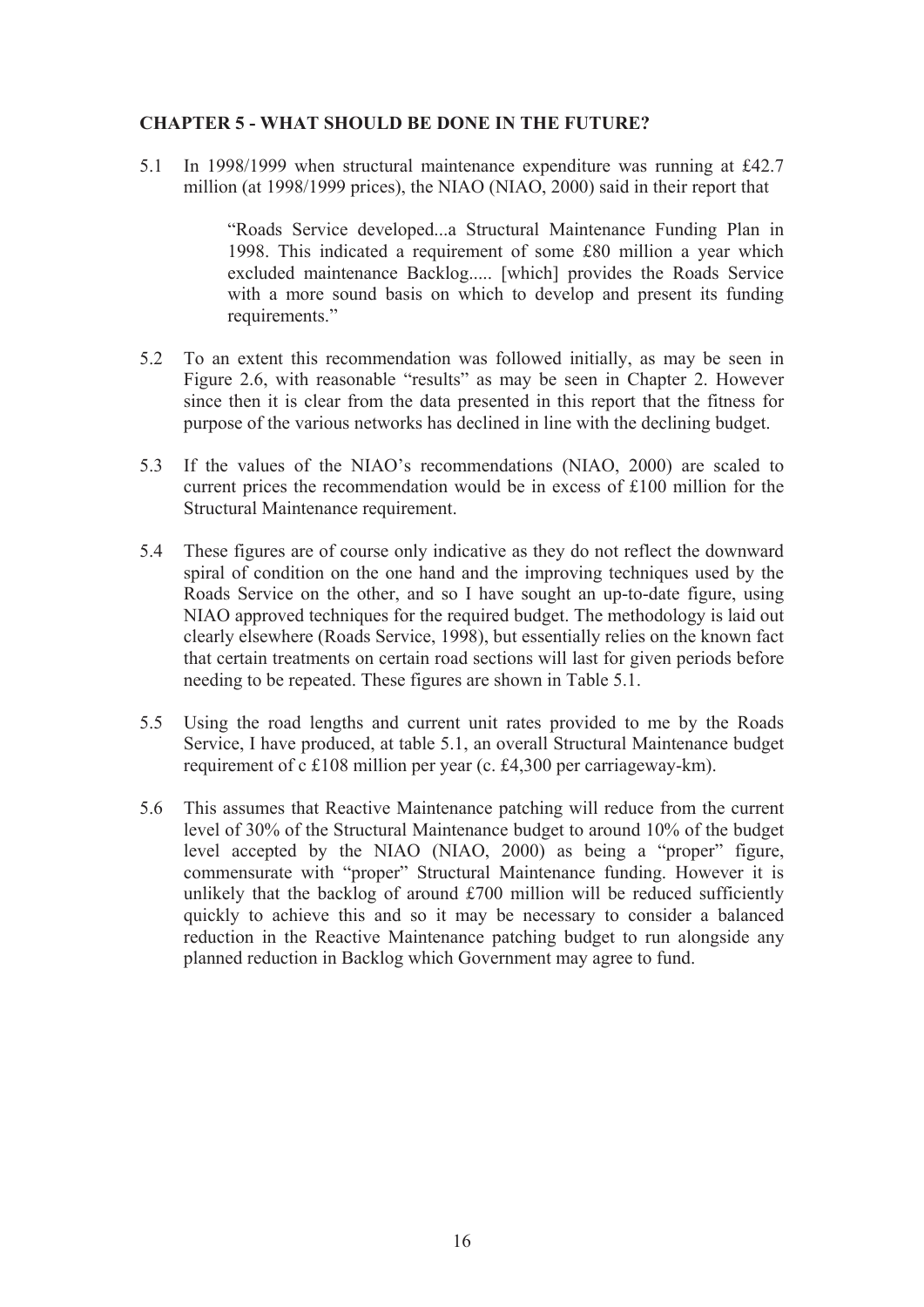| <b>Network</b>                                                                                                                      | Treatment            | Good Practice | Total Length <sup>1</sup> | Annual      | Treatment     | Annual Cost |
|-------------------------------------------------------------------------------------------------------------------------------------|----------------------|---------------|---------------------------|-------------|---------------|-------------|
|                                                                                                                                     |                      | Treatment     |                           | Requirement | $Cost - 2008$ |             |
|                                                                                                                                     |                      | Frequency     | (c'way km)                |             |               |             |
|                                                                                                                                     |                      | (years)       |                           | (c'way km)  | (£k/km)       | (fk)        |
| Motorways (inc. slips)                                                                                                              |                      | $1$ in $20$   | 27                        | 1.35        | 137.55        | 186         |
| Trunk Roads                                                                                                                         | Resurfacing          | $1$ in $20$   | 1,240                     | 62.00       | 194.74        | 12,074      |
| Addit A class                                                                                                                       |                      | $1$ in $20$   | 1,193                     | 59.65       | 152.86        | 9,118       |
| <b>B</b> class                                                                                                                      |                      | $1$ in 25     | 2,885                     | 115.40      | 76.95         | 8,880       |
| C class                                                                                                                             |                      | $1$ in 25     | 4,705                     | 188.20      | 76.95         | 14,483      |
| U class                                                                                                                             |                      | $1$ in $30$   | 15,164                    | 505.47      | 61.83         | 31,255      |
| Bitmac carriageways                                                                                                                 | <b>Surface Dress</b> | $1$ in $10$   | 20,654                    | 1,982.8     | 5.81          | 11,522      |
| (Treatment lengths for surface dressing have been adjusted to reflect supersession of resurfacing treatments over surafce dressing) |                      |               |                           |             |               |             |
| <b>Total Carriageway Resurfacing and Surface Dressing Requirement</b>                                                               |                      |               |                           |             |               | 87,519      |
| C'way Patching                                                                                                                      |                      |               |                           |             |               | 9,000       |
| Concrete Roads (mainly in Belfast)                                                                                                  |                      |               |                           |             |               | 1,000       |
| <b>Structural Drainage</b>                                                                                                          |                      |               |                           |             |               | 3,500       |
| Footways                                                                                                                            |                      |               |                           |             | 7,000         |             |
| <b>Total Structural Maintenance Requirement</b>                                                                                     |                      |               |                           |             |               | 108,019     |

Notes

1. Length of road network is a snap shot of the Road Maintenance Client System at April 2008.

2. Surface dressing frequency increased to 1 in 10 years (previously 1 in 8) which is consistent with asset valuation calculations and also reflects enhanced performance achieved on materials adopted.

3. The length of 20654km relates to length of B, C & U class roads that are of surface type bitmac or surface dressed. This is considered a 'conservative length' as it is acknowledged that this type of treatment could equally be applied to all surface types on  $R \cap \&$  I l roads.

4. In respect of carriageway patching this is the estimated amount that is required at the good practice funding frequencies. It does not allow for dealing with any accumulated patching (backlog) costs.

#### **Table 5.1 Roads Service Structural Maintenance Funding Plan.**

5.7 This takes me onto the Backlog which, as noted at paragraph 2.11, the NIAO felt was around £100 million in 1998. Today the Roads Service compute that this figure is, in today's prices, around £726 million based on NIAO approved techniques for valuing the road assets of Northern Ireland (EC Harris, 2006 and Snaith and Orr, 2006), the dramatic increase due in part to the "vicious circle" referred to in Chapter 4. It is of course for the Government to decide on the length of time required to reduce this backlog, and in addition it is governed by the availability of contractors and materials to do this amount of work without increasing unit rates. However, and arguably, it would not seem unreasonable to aim at say twenty years, which would not put an undue strain on suppliers or budget.

#### **Spending Comparisons**

- 5.8 It is notoriously difficult to make comparisons of Structural Maintenance funding with other regions of the Anglo-Celtic archipelago because of different administrative and financial reporting arrangements.
- 5.9 Within Great Britain, for example, there is a split between expenditure on motorway and trunk roads and on local roads; and patching expenditure is not always recorded as Structural Maintenance.
- 5.10 Despite this some very broad comparisons were made for the Structural Maintenance requirement for Northern Ireland with known expenditure in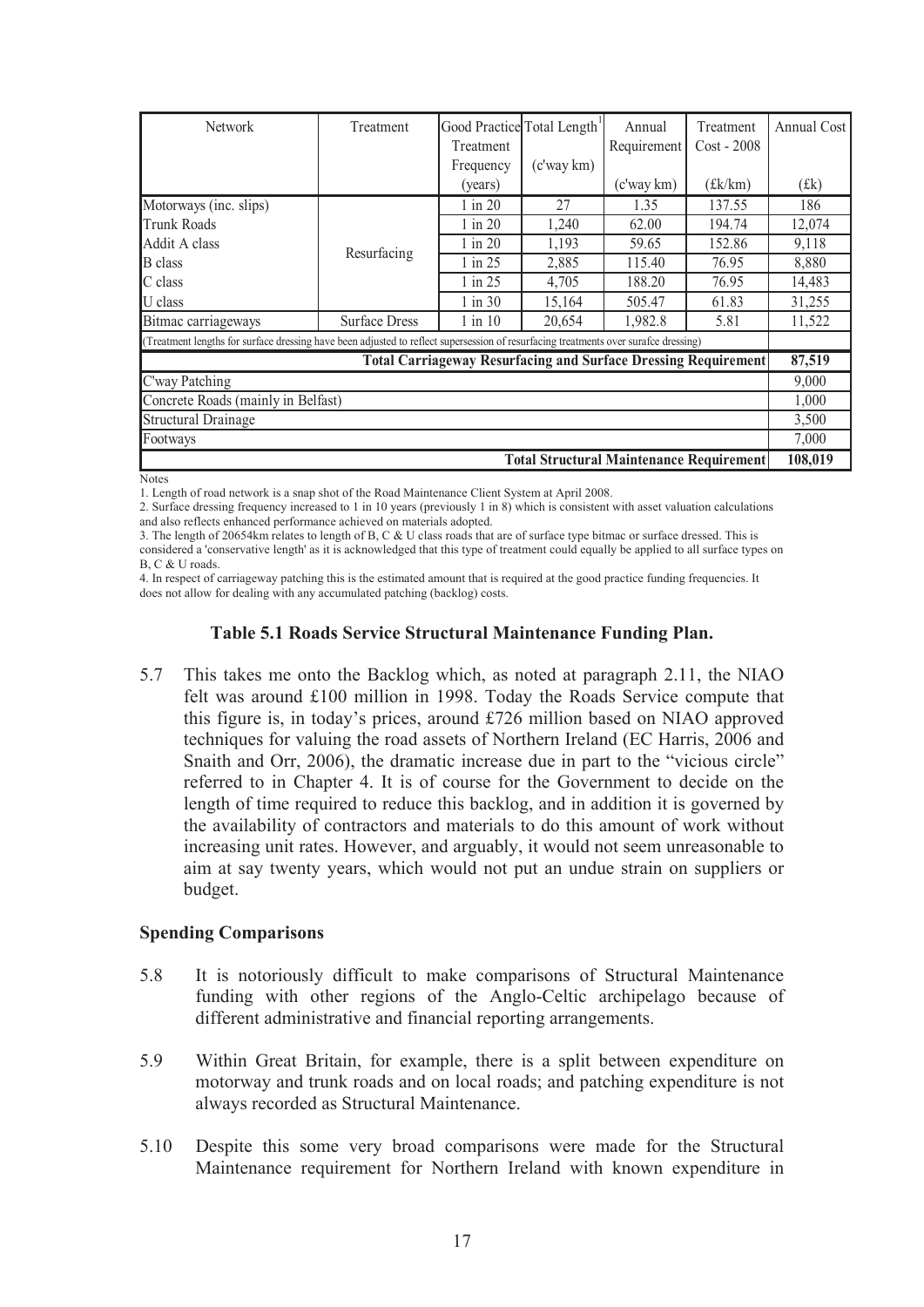England and Wales (Department for Transport, 2007) and information from the Republic of Ireland.

| Structural     | Northern    | Englished <sup>1</sup> | Wales <sup>2</sup> | Republic of |
|----------------|-------------|------------------------|--------------------|-------------|
| Maintenance    | Ireland     | Outturn                | Outturn            | Ireland     |
|                | annual      |                        |                    |             |
|                | Requirement |                        |                    |             |
| All roads      | 4,300       | 13,000                 | 7,600              | 4,500       |
| £/carriageway- |             |                        |                    |             |
| km             |             |                        |                    |             |

1 Structural Maintenance outturn for 2006/07

2 Structural Maintenance outturn for 2005/06

### **Table 5.2 – Broad comparisons of Structural Maintenance Expenditure**

5.11 Table 5.2 indicates that whilst there are significant differences in environments and traffic levels between the comparators the calculated required budget in Northern Ireland is clearly not excessive and in addition is comparable to that of the nearest neighbour, the Republic of Ireland.

#### **Summary**

- 5.12 I have taken the evidence provided with respect to condition and funding levels over the years in order to derive a Structural Maintenance budget that should sustain and improve the road network to a proper standard so that it will provide safe and comfortable transportation in an economic manner. To that end I recommend that the overall Structural Maintenance budget be increased to c. £108 million per annum at today's prices, giving an equivalent per carriageway-km expenditure of around £4,300.
- 5.13 This would I believe halt the year on year increase in the extent of the roads which are currently deemed not "fit for purpose", known as the Backlog. It would also be helpful for the economy at large if a time period and hence further annual budget could be provided to reduce this backlog of maintenance of around £700 million.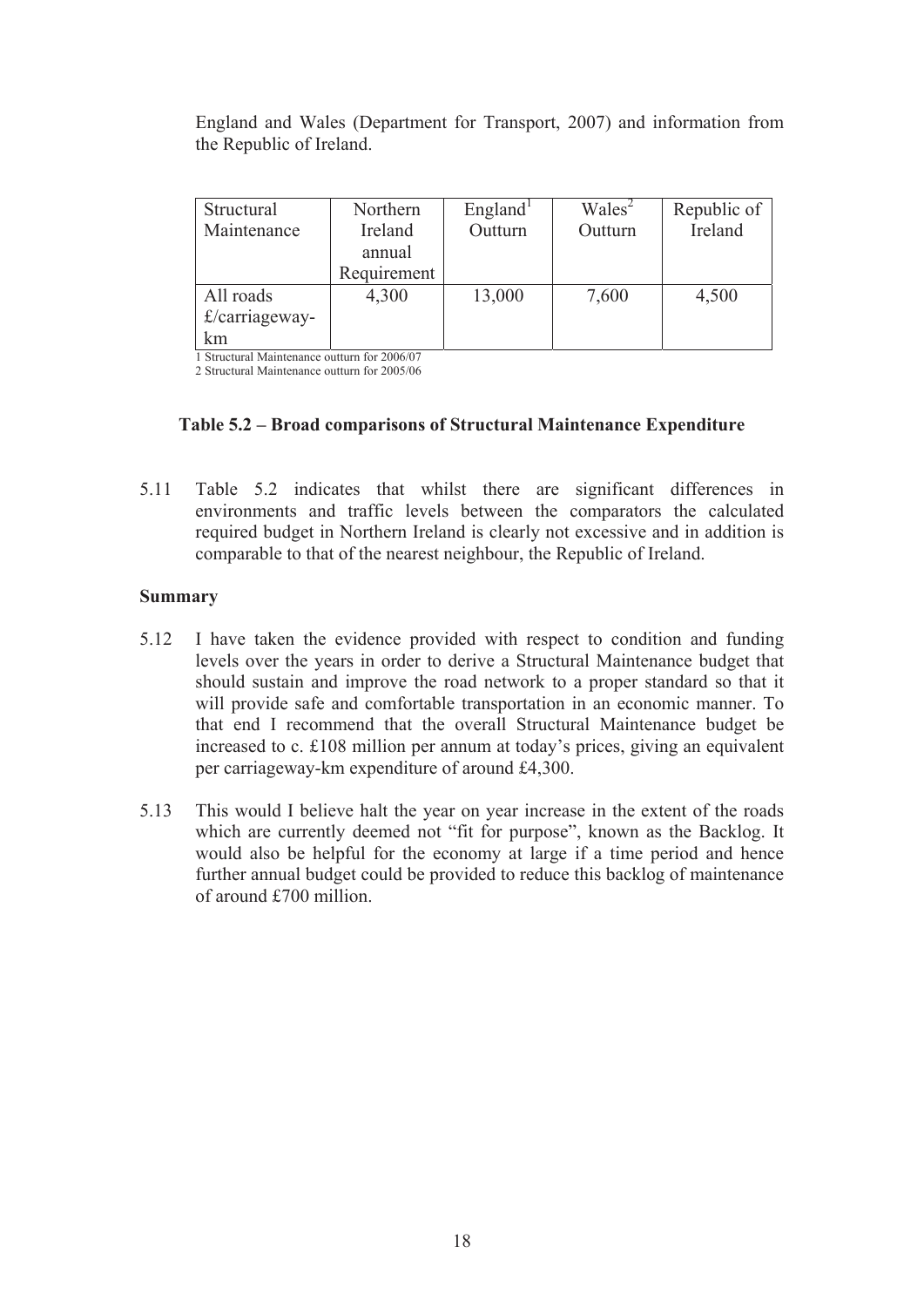## **Acknowledgements**

I would like to thank Roads Service for their open and helpful responses to my frequent requests for information. Also, the previous work of the NIAO and others which has allowed this review to proceed on a much more objective basis than has been possible heretofore.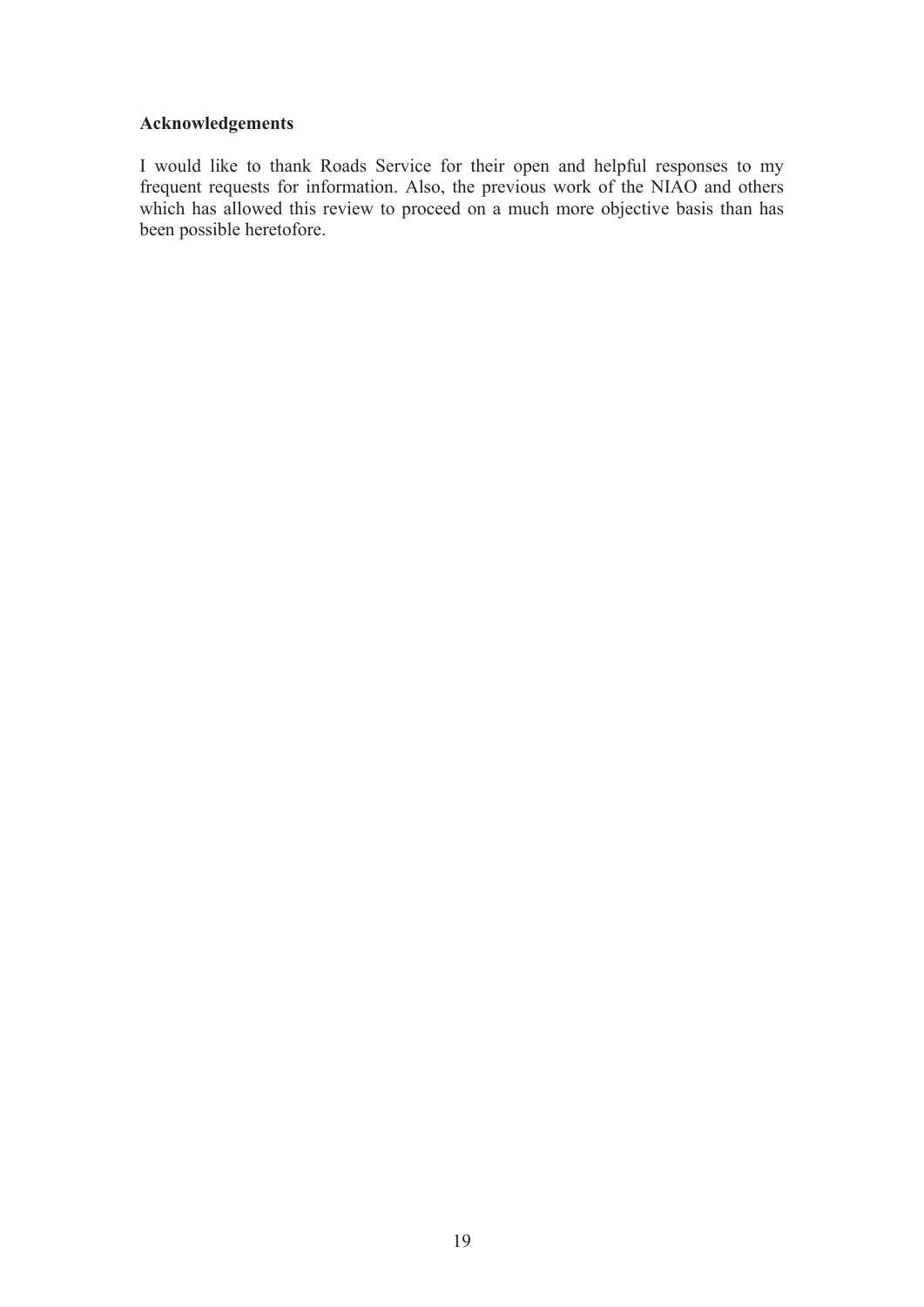#### **References**

**Department of Finance and Personnel Northern Ireland, (2008).** Sixth Annual Report to Procurement Board 2007-2008.

**Department for Regional Development of Northern Ireland, (2007).** Internal Document. Briefing to the Northern Ireland Assembly Regional Development Committee on Draft Budget 2008-2011.

**Department for Transport (2007), Transport Statistics Bulletin. Road Conditions in** England 2007. SB (08) 17.

**Department for Transport et al (2009),** Design Manual for Roads and Bridges, Volume 7, part 1 section 3, HD28/04. The Stationary Office.

**EC Harris (2006).** Northern Ireland Roads Service, Road Network Valuation, Valuation Principles.

**Gallagher, K. A. (2009).** Pavement Condition Management Group, discussion paper on the condition of unclassified roads in England, Pavement Condition Management Group 13/09 V0.1

**Kennedy, C.K. and Lister, N.W. (1978).** Prediction of pavement performance and design of overlays, Report LR833. Transport and Research Laboratory, Crowthorne.

**Northern Ireland Audit Office (2000).** A report by the Comptroller and Auditor General for Northern Ireland. Structural Maintenance of Roads, Report NIA 15.

**Roads Service (1998).** Roads Service Internal Document. The Road to Everywhere. A policy Evaluation of Structural Maintenance of Roads and Footways.

**Roads Service (2009a).** Roads Service Corporate Plan 2009 – 2012.

**Roads Service (2009b).** Roads Service Annual Report and Accounts 2008 – 2009.

**Shahin, M and Walther J. (1990).** Pavement maintenance management for roads and streets using the PAVER system. US Army Corps of Engineers.

**Snaith, M.S. (1986).** "Roads - Review of structural maintenance" Contracted Report, Department of the Environment (Northern Ireland) Roads Service. 1986

**Snaith, M.S. (1989).** "After 1986 - A further review of structural road maintenance procedures for DOE(NI)". Contracted report, Department of the Environment (Northern Ireland). 1989.

**Snaith, M.S. (1993).** "Roads, 1993 - A review of structural maintenance needs in Northern Ireland". Contracted report, Department of the Environment (Northern Ireland). 1993.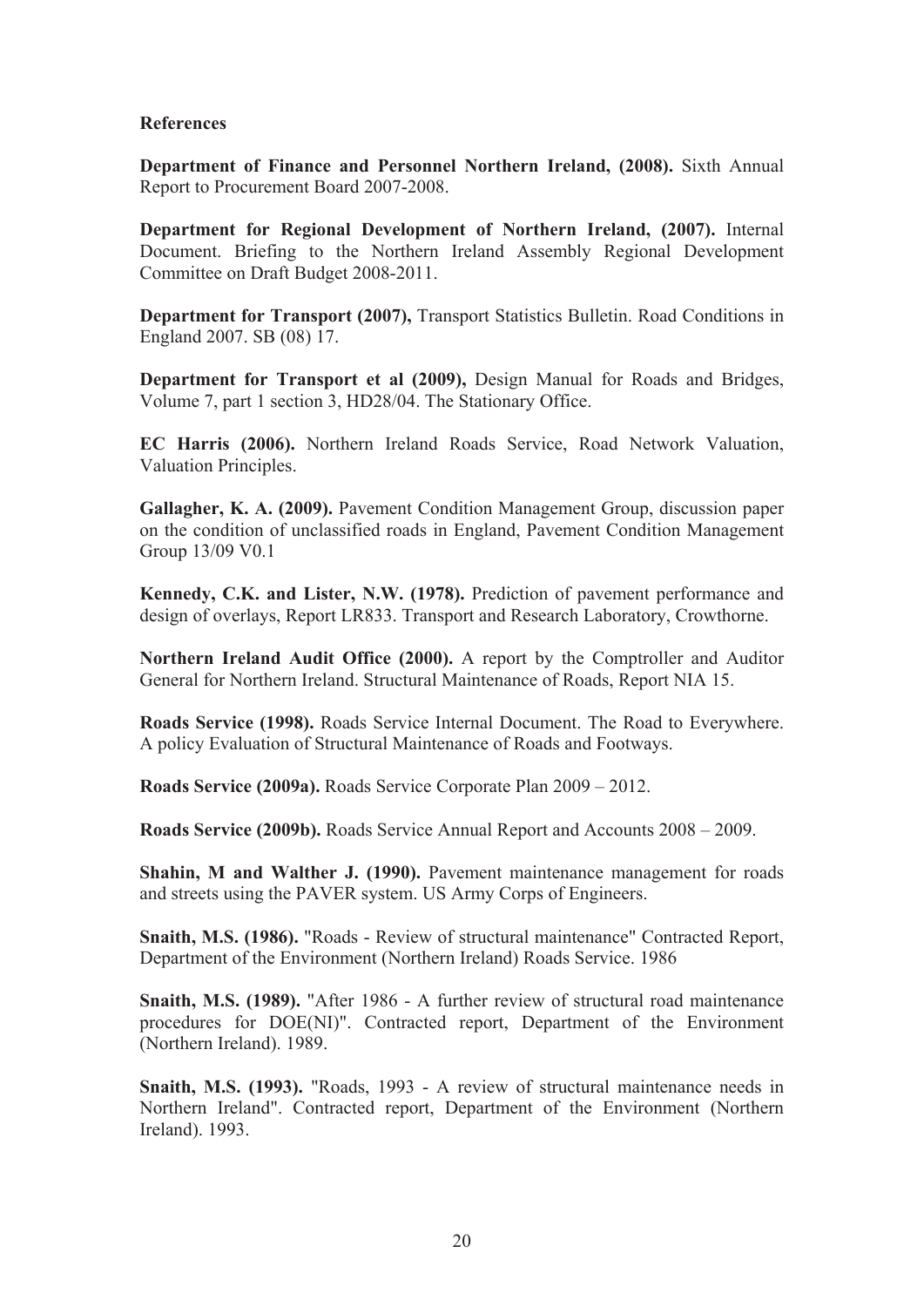**Snaith, M. S. and Orr. D. M. (2006).** Condition-based capital valuation of a road network. Proceedings of Institution of Civil Engineers, Municipal Engineer 159 Issue ME2.